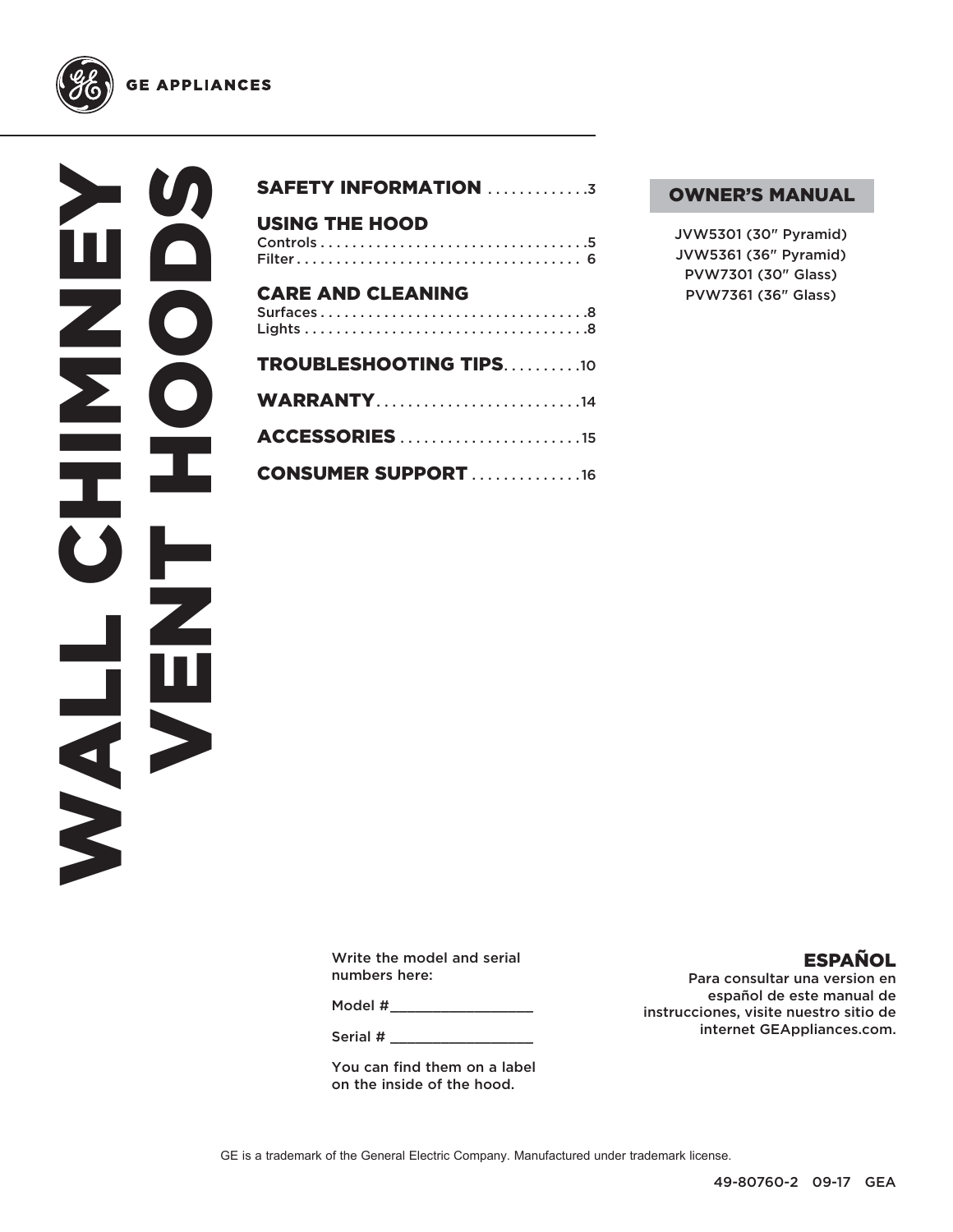## **THANK YOU FOR MAKING GE APPLIANCES A PART OF YOUR HOME.**

Whether you grew up with GE Appliances, or this is your first, we're happy to have you in the family.

We take pride in the craftsmanship, innovation and design that goes into every GE Appliances product, and we think you will too. Among other things, registration of your appliance ensures that we can deliver important product information and warranty details when you need them.

Register your GE appliance now online. Helpful websites and phone numbers are available in the Consumer Support section of this Owner's Manual. You may also mail in the pre-printed registration card included in the packing material.

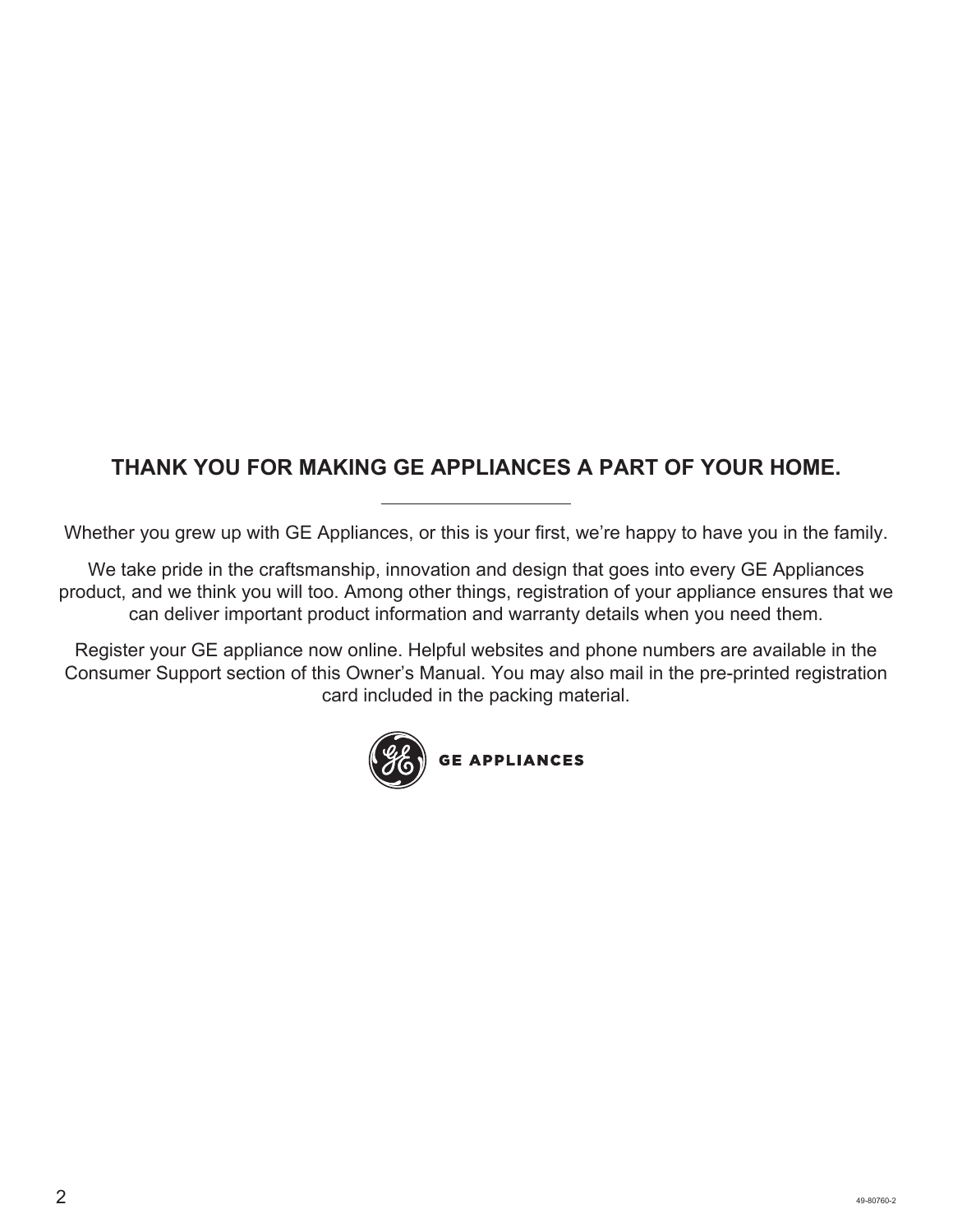## **IMPORTANT SAFETY INFORMATION READ ALL INSTRUCTIONS BEFORE USING**

#### **WARNING TO REDUCE THE RISK OF FIRE, ELECTRIC SHOCK OR INJURY TO PERSONS, OBSERVE THE FOLLOWING:**

- A. Use this unit only in the manner intended by the manufacturer. If you have questions, contact the manufacturer.
- B. Before servicing or cleaning unit, switch power off at service panel and lock the service disconnecting means to prevent power from being switched on accidentally. When the service disconnecting means cannot be locked, securely fasten a prominent warning device, such as a tag, to the service panel.
- C. Do not use this unit with any solid-state speed control device.
- D. This unit must be grounded.

**CAUTION FOR GENERAL VENTILATING USE ONLY. DO NOT USE TO EXHAUST HAZARDOUS OR EXPLOSIVE MATERIALS AND VAPORS.**

**CAUTION TO REDUCE RISK OF FIRE AND TO PROPERLY EXHAUST AIR, BE SURE TO DUCT AIR OUTSIDE. DO NOT VENT EXHAUST AIR INTO SPACES WITHIN WALLS OR CEILINGS OR INTO ATTICS, CRAWL SPACES OR GARAGES.**

#### **WARNING TO REDUCE THE RISK OF INJURY TO PERSONS IN THE EVENT OF A RANGE TOP GREASE FIRE, OBSERVE THE FOLLOWING\*:**

- A. SMOTHER FLAMES with a close-fitting lid, cookie sheet or metal tray, then turn off the burner. BE CAREFUL TO PREVENT BURNS. If the flames do not go out immediately, EVACUATE AND CALL THE FIRE DEPARTMENT.
- B. NEVER PICK UP A FLAMING PAN—You may be burned.
- C. DO NOT USE WATER, including wet dishcloths or towels—a violent steam explosion will result.
- D. Use an extinguisher ONLY if:
	- 1. You know you have a Class ABC extinguisher, and you already know how to operate it.
	- 2. The fire is small and contained in the area where it started.
	- 3. The fire department is being called.
- 4. You can fight the fire with your back to an exit. \* Based on "Kitchen Fire Safety" published by NFPA.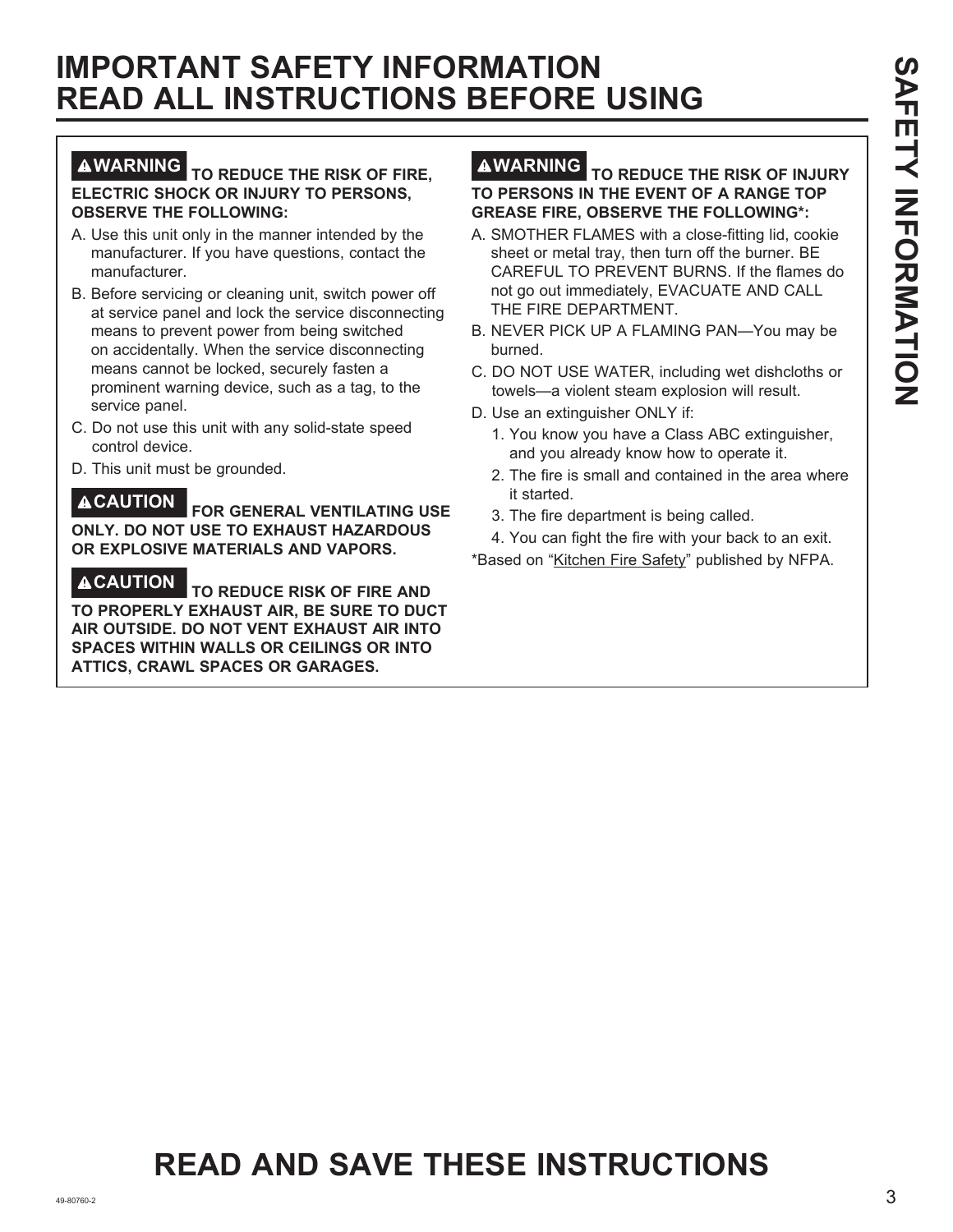# **READ ALL INSTRUCTIONS BEFORE USING**

#### **WARNING TO REDUCE THE RISK OF A RANGE TOP GREASE FIRE:**

- A. Never leave surface units unattended at high settings. Boilovers cause smoking and greasy spillovers that may ignite. Heat oils slowly on medium settings.
- B. Always turn hood ON when cooking at high heat or when flambéing food (i.e. Crepes Suzette, Cherries Jubilee, Peppercorn Beef Flambé).
- C. Clean ventilating fans frequently. Grease should not be allowed to accumulate on fan or filter.
- D. Use proper pan size. Always use cookware appropriate for the size of the surface element.

#### **WARNING TO REDUCE THE RISK OF FIRE, ELECTRIC SHOCK OR INJURY TO PERSONS, OBSERVE THE FOLLOWING:**

- A. Installation work and electrical wiring must be done by qualified person(s) in accordance with all applicable codes and standards, including fire-rated construction.
- EXAMPRONT ANTERNT INFORMATION SECTION SECTION SECTION SECTION SECTION AND CONSULTED TO REDUCE THE RESIST OF PROPERTY INTERNET IN CONSULTED TO RECORD THE RESIST OF PROPERTY INTERNET IN CONSULTED TO RECORD THE RESIST OF PR B. Sufficient air is needed for proper combustion and exhausting of gases through the flue (chimney) of fuel burning equipment to prevent back drafting. Follow the heating equipment manufacturer's guidelines and safety standards such as those published by the National Fire Protection Association (NFPA), the American Society for Heating, Refrigeration and Air Conditioning Engineers (ASHRAE) and the local code authorities.
	- C. When cutting or drilling into wall or ceiling, do not damage electrical wiring and other hidden utilities.
	- D. Ducted fans must always be vented to the outdoors.
	- E. When applicable, install any makeup (replacement) air system in accordance with local building code requirements. Visit **GEAppliances.com** for available makeup air solutions.
	- F. Turn off breaker to adjacent rooms while working.

#### **WARNING TO REDUCE THE RISK OF FIRE, USE ONLY METAL DUCTWORK.**

Do not attempt to repair or replace any part of your hood unless it is specifically recommended in this manual. All other servicing should be referred to a qualified technician.

## **How to Remove Protective Shipping Film and Packaging Tape**

Carefully grasp a corner of the protective shipping film with your fingers and slowly peel it from the appliance surface. Do not use any sharp items to remove the film. Remove all of the film before using the appliance for the first time.

To assure no damage is done to the finish of the product, the safest way to remove the adhesive from packaging tape on new appliances is an application of a household liquid dishwashing detergent. Apply with a soft cloth and allow to soak. **NOTE:** If surface is still not clean, see page 8 for more cleaning options.

**NOTE:** The adhesive must be removed from all parts.

# **READ AND SAVE THESE INSTRUCTIONS**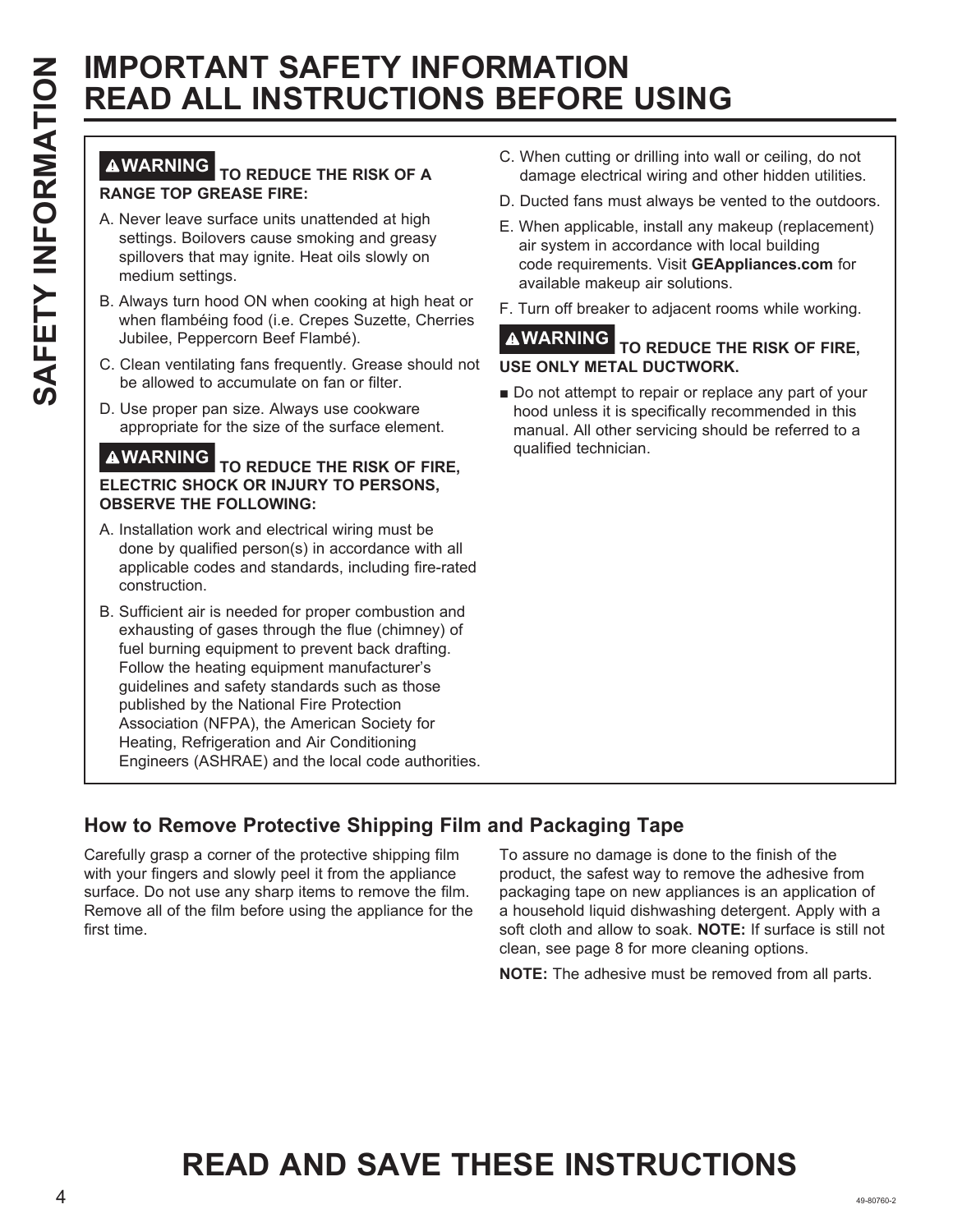## **Controls**



- **1. Rangehood Control Panel:** The control panel is located on the front of the canopy. The position and function of each control button are noted below.
- **2. Light Button:** On/Night/Off switch for the halogen lights. Press the **LIGHT** button to turn the lights on, again to set the lights to night setting, and again to turn off.
- **3. Fan Off Button:** Off switch for the fan. The fan can be operated by pressing any of the fan setting buttons. Hold for 2 seconds to activate auto off after 15 minutes.
- **4. Fan Settings Buttons:** Speed control for fan. Press the switch **Lo** for LOW speed, **Med** for MEDIUM speed and **Hi** for HIGH speed. Hold down the **Hi** button for 2 seconds to activate the BOOST SPEED that will run for 10 minutes.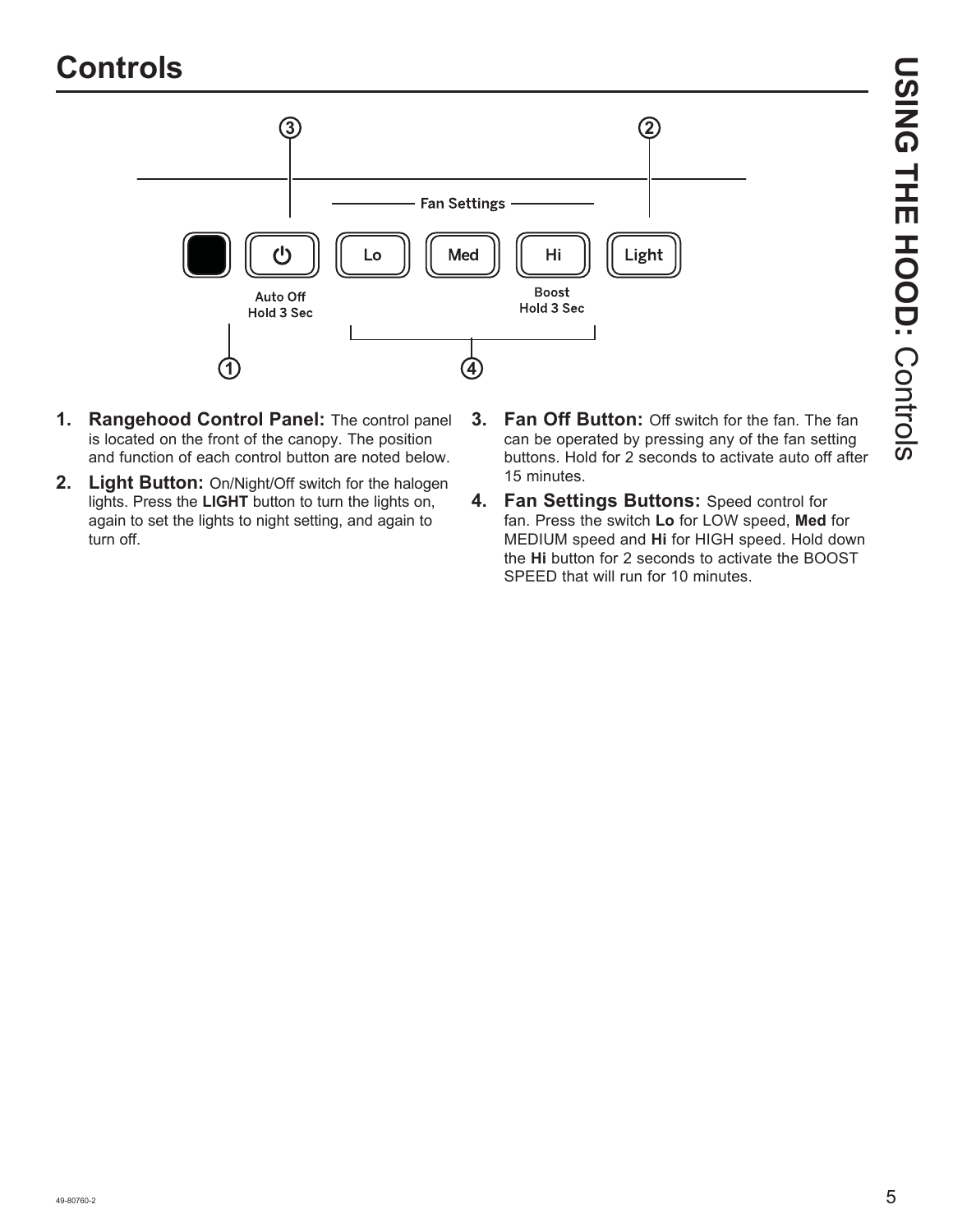# **Filters (Pyramid Models JVW5301, JVW5361)**

#### **Metal Grease Filter**

The metal filters trap grease during cooking.

The filters must ALWAYS be in place when the hood is in use. The grease filters are dishwasher-safe and should be cleaned every 6 months, or as needed.

#### **To remove:**

Pull downward on the filter lock to release the filter.

#### **To replace:**

Fit the tabs at the bottom of the filter into the slots in the back of the filter opening. Lift up the front side of the filter and push gently until the filter locks into place. Make sure the filter lock is in the closed position to secure the filter.

**To clean,** swish the filter in hot soapy water and rinse in clean water or wash it in the dishwasher. Do not use abrasive cleansers.

**NOTE:** Some discoloration may occur in the dishwasher.



## **For Recirculation Installation Only Charcoal Filter (Not Included)**

If the model is not vented to the outside, the air needs to be recirculated through a disposable charcoal filter that helps remove smoke and odors.

**NOTE:** DO NOT rinse, or put charcoal filter in an automatic dishwasher.

#### **The charcoal filter cannot be cleaned. It must be replaced. It is recommended that the charcoal filter be replaced every 6-12 months or if it is noticeably dirty or discolored.**

#### **Order Charcoal Filter JXCF72**

To inquire about purchasing replacement charcoal filters or to find the location of a dealer nearest you, please call our toll-free number:

## **National Parts Center 800.626.2002**

#### **To install:**

- 1. Remove the metal filters—see Metal grease filter section.
- 2. Place the side of the charcoal filter with the tabs against the side of the blower.
- 3. Align the double lines on the charcoal filter with the "unlocked" symbol on the blower.
- 4. Push and twist the charcoal filter downward until the double lines align with the "locked" symbol on the blower.
- 5. Repeat with second filter on the other side of the blower.
- 6. Replace the metal filters—see Metal grease filter section.

#### **To remove:**

- 1. Remove the metal filters—see Metal grease filter section.
- 2. Twist the charcoal filters upward on both sides of the motor to align the double lines with the "unlocked" symbol. The locks are now disengaged and the charcoal filters can be removed.

#### **To remove:**

- 1. Remove the metal filters—see Metal grease filter section.
- 2. Unclip the charcoal filter by pressing the release clip.
- 3. Carefully remove charcoal filter from tab.

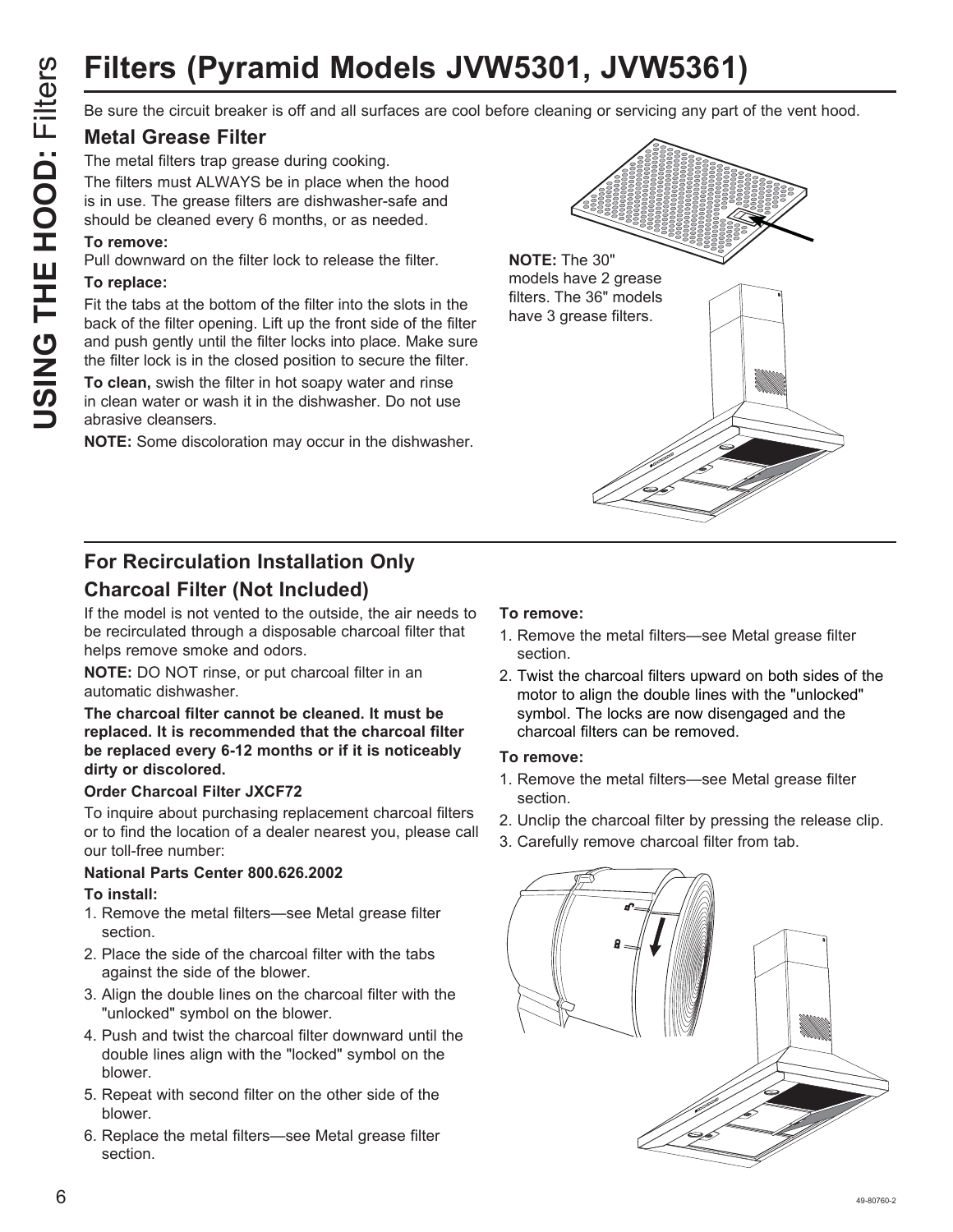# **CARE AND CLEANING:CARE AND CLEANING: Filters**

# **Filters (Glass Models PVW7301, PVW7361)**

Be sure the circuit breaker is off and all surfaces are cool before cleaning or servicing any part of the vent hood.

#### **Metal Grease Filter**

The metal filter traps grease released by foods from cooking.

The filters must ALWAYS be in place when the hood is in use. The grease filters are dishwasher-safe and should be cleaned every 6 months, or as needed.

#### **To remove:**

Pull downward on the filter lock to release the filter.

#### **To replace:**

Fit the tabs at the bottom of the filter behind the ledge of the filter opening. Lift up the front side of the filter, push downward on the filter lock, and push gently until the filter is in place. Release the filter lock to secure the filter in place.

**To clean,** swish the filter in hot soapy water and rinse in clean water or wash it in the dishwasher. Do not use abrasive cleansers.

**NOTE:** Some discoloration may occur in the dishwasher.



### **For Recirculation Installation Only Charcoal Filter (Not Included)**

If the model is not vented to the outside, the air needs to be recirculated through a disposable charcoal filter that helps remove smoke and odors.

**NOTE:** DO NOT rinse, or put charcoal filter in an automatic dishwasher.

**The charcoal filter cannot be cleaned. It must be replaced. It is recommended that the charcoal filter be replaced every 6-12 months or if it is noticeably dirty or discolored.**

#### **Order Charcoal Filter JXCF71**

To inquire about purchasing replacement charcoal filters or to find the location of a dealer nearest you, please call our toll-free number:

#### **National Parts Center 800.626.2002**

#### **To install:**

- 1. Insert the bottom tabs of the charcoal filter into the two slots at the back of the unit. Pivot filter upward into place while depressing the locking tabs.
- 2. Replace the metal filter—see Metal grease filter section.

#### **To remove:**

- 1. Remove the metal filter—see Metal grease filter section.
- 2. Press on the two tabs on the charcoal filter to disengage the lock and pivot to remove.

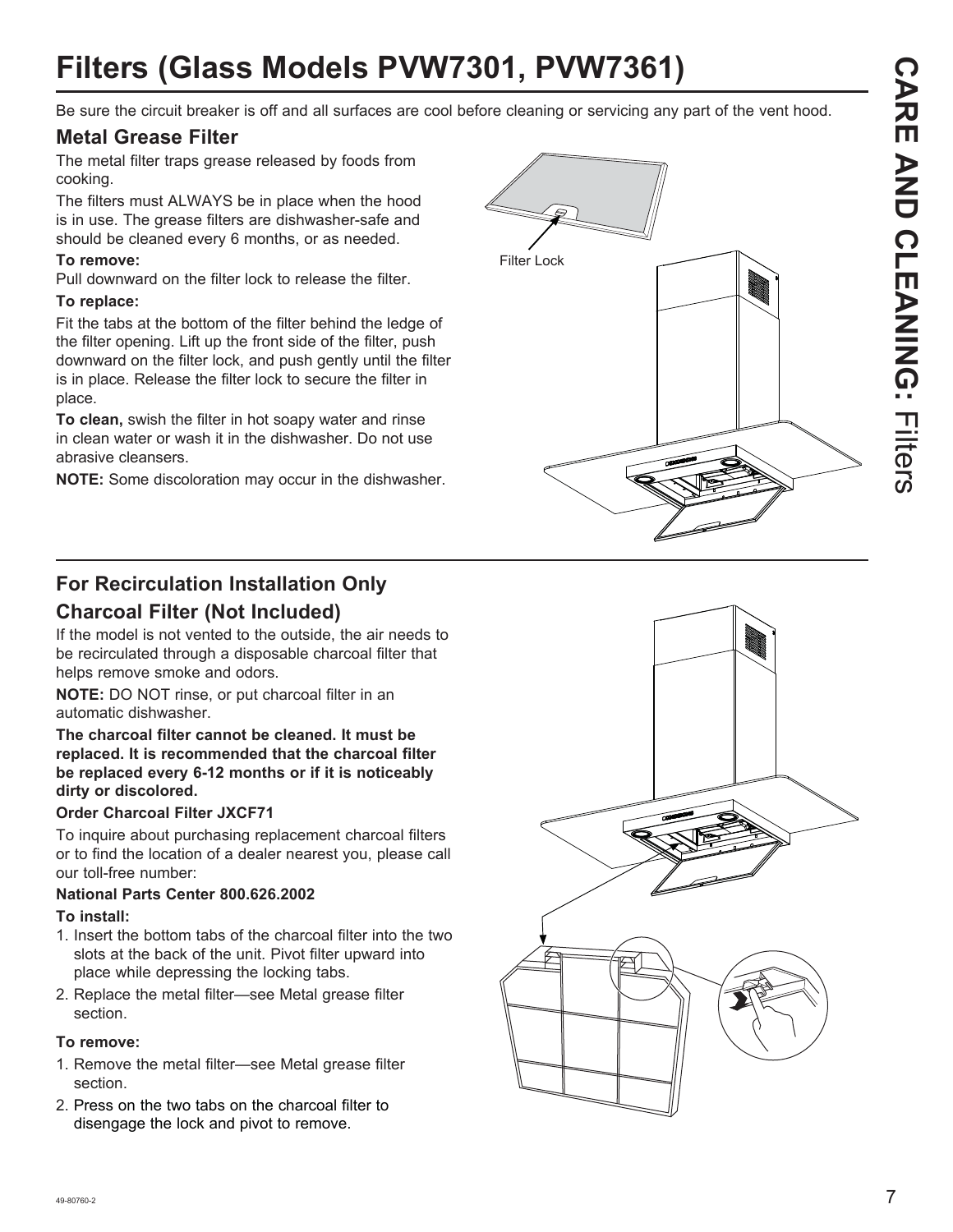## **Stainless Steel Surfaces (on some models)**

#### **Do not use a steel wool pad; it will scratch the surface.**

To clean the stainless steel surface, use warm sudsy water or a stainless steel cleaner or polish. Always wipe the surface in the direction of the brush line. Follow the cleaner instructions for cleaning the stainless steel surface. Cleaners with oxalic acid such as **Bar Keepers Friend Soft Cleanser™** will remove surface rust, tarnish, and small blemishes. Use only a liquid cleanser free of grit and rub in the direction of the brush lines with a damp soft sponge.

To inquire about purchasing stainless steel appliance cleaner or polish, or to find the location of a dealer nearest you, please call our toll-free number:

**National Parts Center 800.626.2002 GEApplianceParts.com**

#### **Painted Surfaces (on some models)**

#### **Do not use a steel wool pads or other abrasive cleaners; they will scratch the surface.**

Clean grease-laden surfaces of the hood frequently. To clean the hood surface, use a hot, damp cloth with a mild detergent suitable for painted surfaces. About one tablespoon of ammonia may be added to the water. Use a clean, hot, damp cloth to remove soap. Dry with a dry, clean cloth.

**NOTE:** When cleaning, take care not to come in contact with filters and other surfaces.

**CAUTION When cleaning the hood surfaces, be certain that you do not touch the light with moist hands or cloth. A warm or hot light may break if touched with a moist surface. Always let the light cool completely before cleaning around it.**

# **Lights (Pyramid Models JVW5301, JVW5361)**

## **CAUTION Allow lights to cool before touching.**

#### **To change the lights:**

- 1. Before attempting to replace the lights, make sure that the light switch is turned off.
- 2. Using a flathead screwdriver, unclip the wire lighting support and gently pull the support down from the hood.
- 3. While holding the socket, twist the light counterclockwise to remove. Replace it with a new GU-10 light. Make sure the new light is locked in the socket.
- 4. Replace the new light and socket into the hood and engage into the light support.

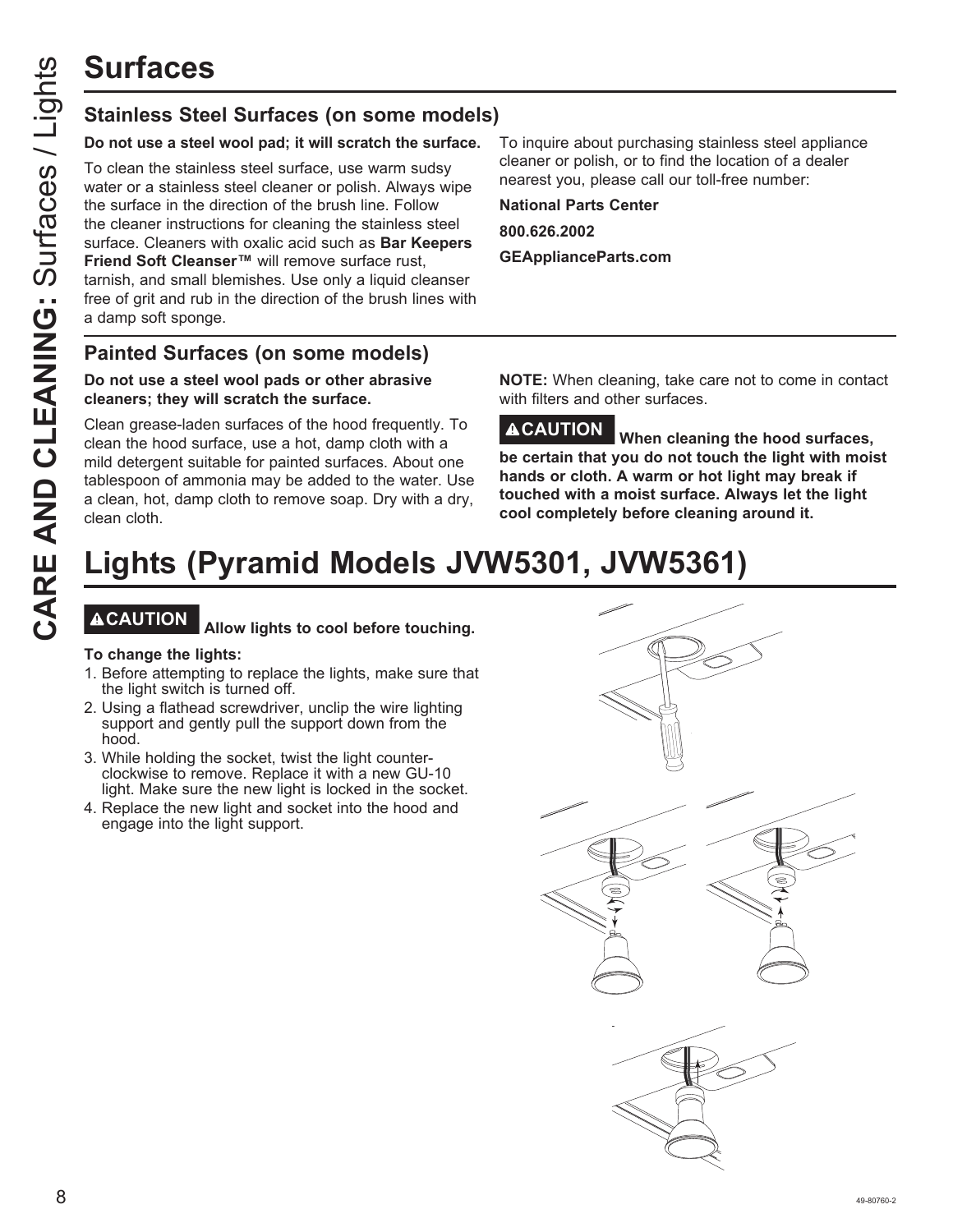# **Lights (Glass Models PVW7301, PVW7361)**

## **CAUTION Allow lights to cool before touching.**

#### **To change the lights:**

- 1. Before attempting to replace the lights, make sure that the light switch is turned off.
- 2. Wear gloves. Do not touch the light with your bare fingers. Skin oils can cause early light failure. Wear clean gloves or use a paper towel to handle the light.
- 3. Using a flathead screwdriver, unclip the metal trim ring from the lighting support.
- 4. Remove the light by pulling towards the front of the hood. Replace it with a new G4 20W Clear Halogen Capsule light by inserting the two stakes into the holes and pushing towards the back of the hood to secure the light.
- 5. Reinsert the metal trim ring by lining up the two side holes on the lighting support with the two tabs on the trim ring, and push upward.



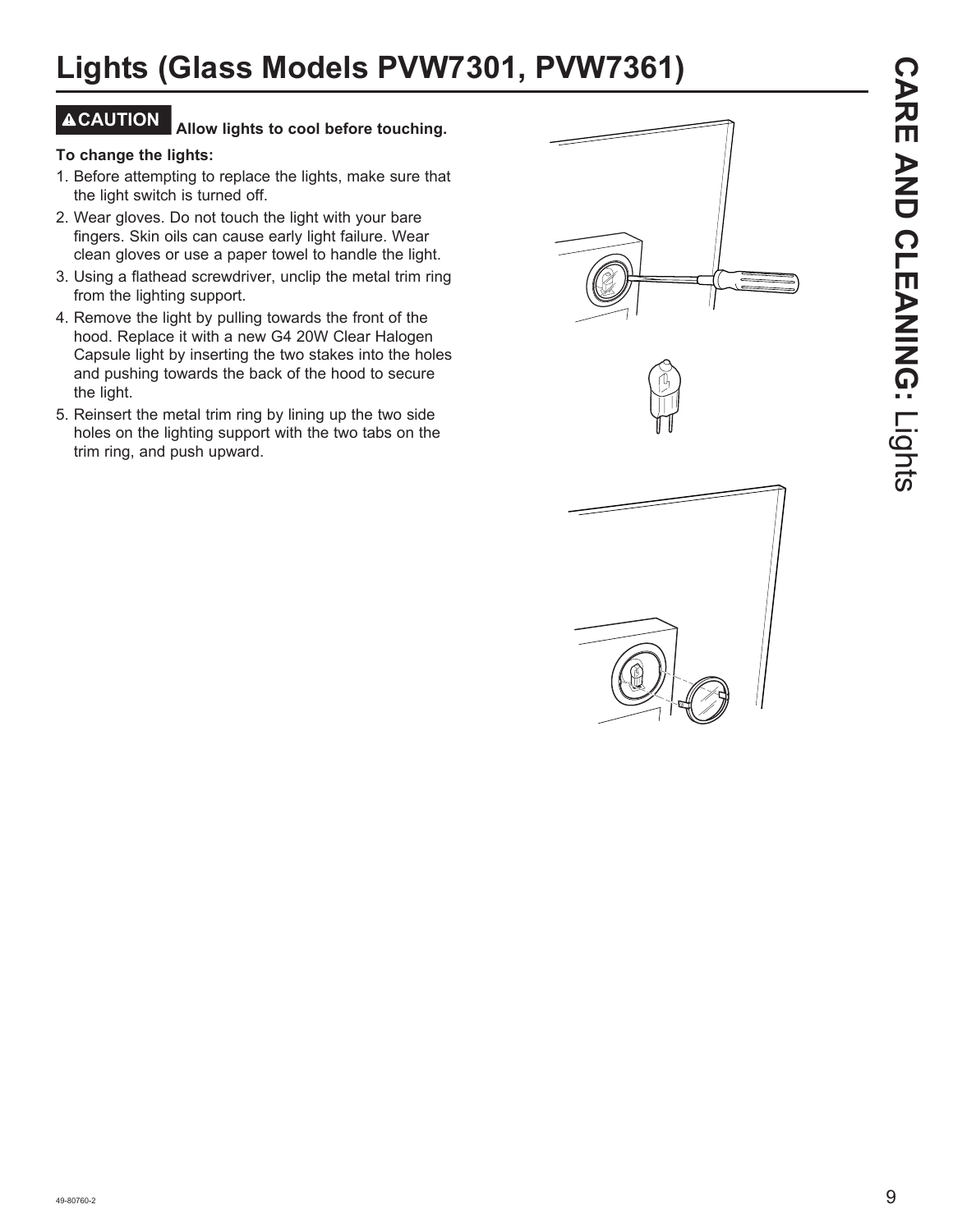# **Troubleshooting Tips ...** Before you call for service

Save time and money! Review the charts on the following pages first and you may not need to call for service.

| <b>Problem</b>                                                                                                                    | <b>Possible Cause</b>                                                      | <b>What To Do</b>                                                                                                                                                                                                                                                                            |
|-----------------------------------------------------------------------------------------------------------------------------------|----------------------------------------------------------------------------|----------------------------------------------------------------------------------------------------------------------------------------------------------------------------------------------------------------------------------------------------------------------------------------------|
| Fan/Light does not<br>operate when either<br>button is pressed                                                                    | A house fuse may be blown or a circuit<br>breaker tripped.                 | Replace fuse or reset circuit breaker.                                                                                                                                                                                                                                                       |
| Fan does not operate<br>when fan Lo, Med,<br><b>Hight buttons are</b><br>pressed                                                  | The blower connector is loose or not<br>plugged into its mating connector. | Disconnect power to the unit. Remove the filters<br>and look up at the blower. If the blower connector<br>plug is loose or you see the connector dangling,<br>the installer failed to plug it in securely. See the<br>mini manual for the plug location and how to plug<br>in the connector. |
| Loud or abnormal<br>airflow noise                                                                                                 | Wrong duct size used in installation.                                      | This hood requires 6" ducting to perform optimally.<br>Using smaller duct pipe will cause reduced<br>venting. Minimize the duct run length and number<br>of transitions and elbows. GE service technicians<br>cannot correct this issue if installed improperly.                             |
| <b>Fan fails to circulate</b><br>air or moves air slower<br>than normal and/or<br>fan is making loud or<br>abnormal airflow noise | Obstructions in duct work.                                                 | Make sure nothing is blocking the vent. Make sure<br>your wall or roof cap has a blade or door.                                                                                                                                                                                              |
|                                                                                                                                   | Damper blade on wall or roof cap may<br>not be open.                       | Make sure damper swings freely. Damper blades<br>may flip over and will not fully open when this<br>happens. Adjust to original position.                                                                                                                                                    |
|                                                                                                                                   | Metal grease filter and charcoal filter (if<br>present) may be dirty.      | Clean the metal grease filter and replace charcoal<br>filter (if present). See Care and Cleaning of the<br>Vent Hood.                                                                                                                                                                        |
|                                                                                                                                   | Insufficient makeup (replacement) air                                      | Sufficient makeup (replacement) air is required<br>for exhausting appliances to operate to rating.<br>Check with local building codes, which may<br>require or strongly advise the use of makeup air.<br>Visit GEAppliances.com for available makeup air<br>solutions.                       |
| The hood controls are<br>not operating correctly                                                                                  | Control logic confused.                                                    | Disconnect power to the hood by resetting the<br>circuit breaker. Wait 30 seconds to allow controls<br>to reset.                                                                                                                                                                             |
| <b>Early light failure</b>                                                                                                        | Replacing lights with bare hands.                                          | Replace lights while wearing gloves to keep skin<br>oils off lights.                                                                                                                                                                                                                         |
|                                                                                                                                   | Light wattage is too high.                                                 | Replace with correct wattage.                                                                                                                                                                                                                                                                |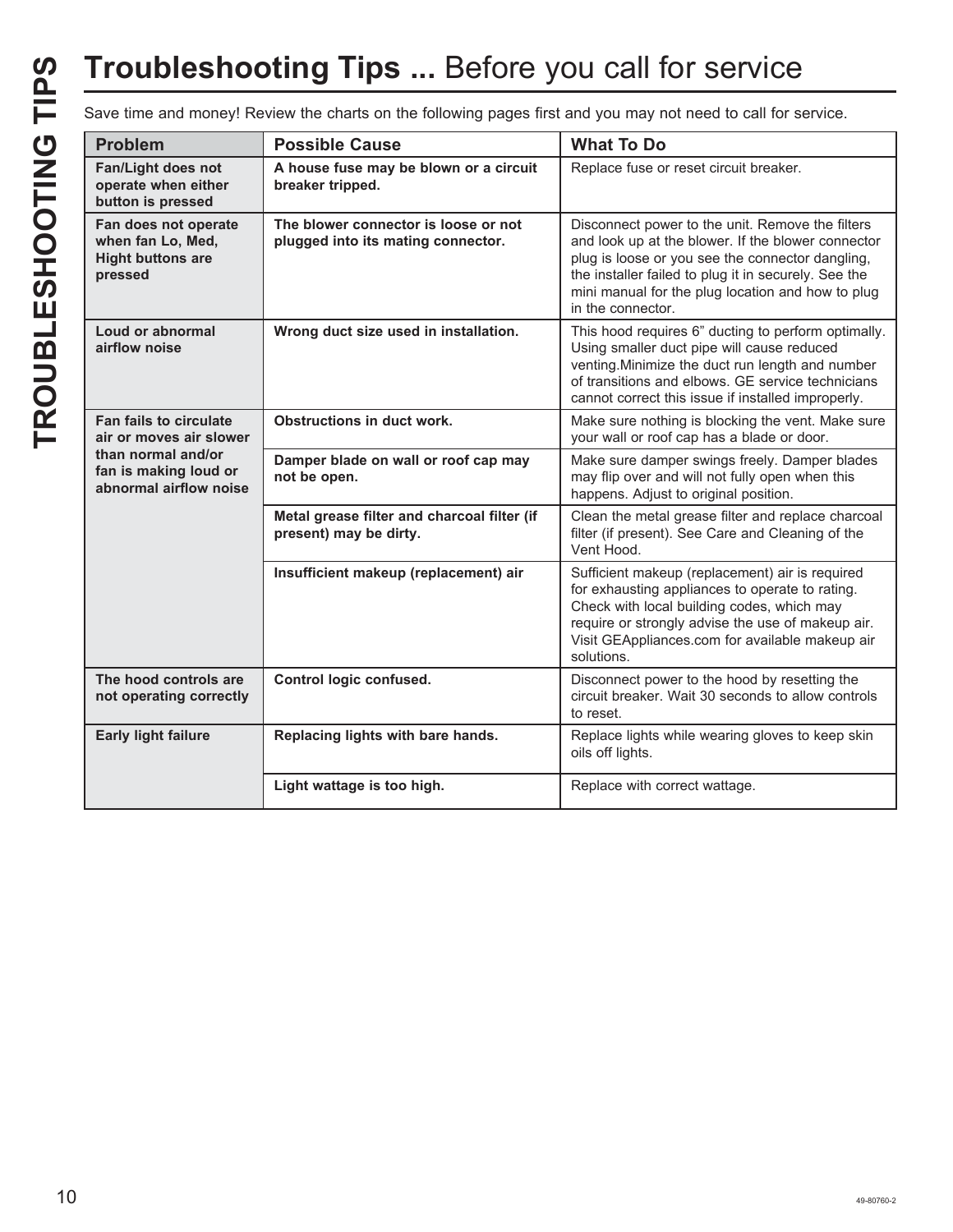## **Notes**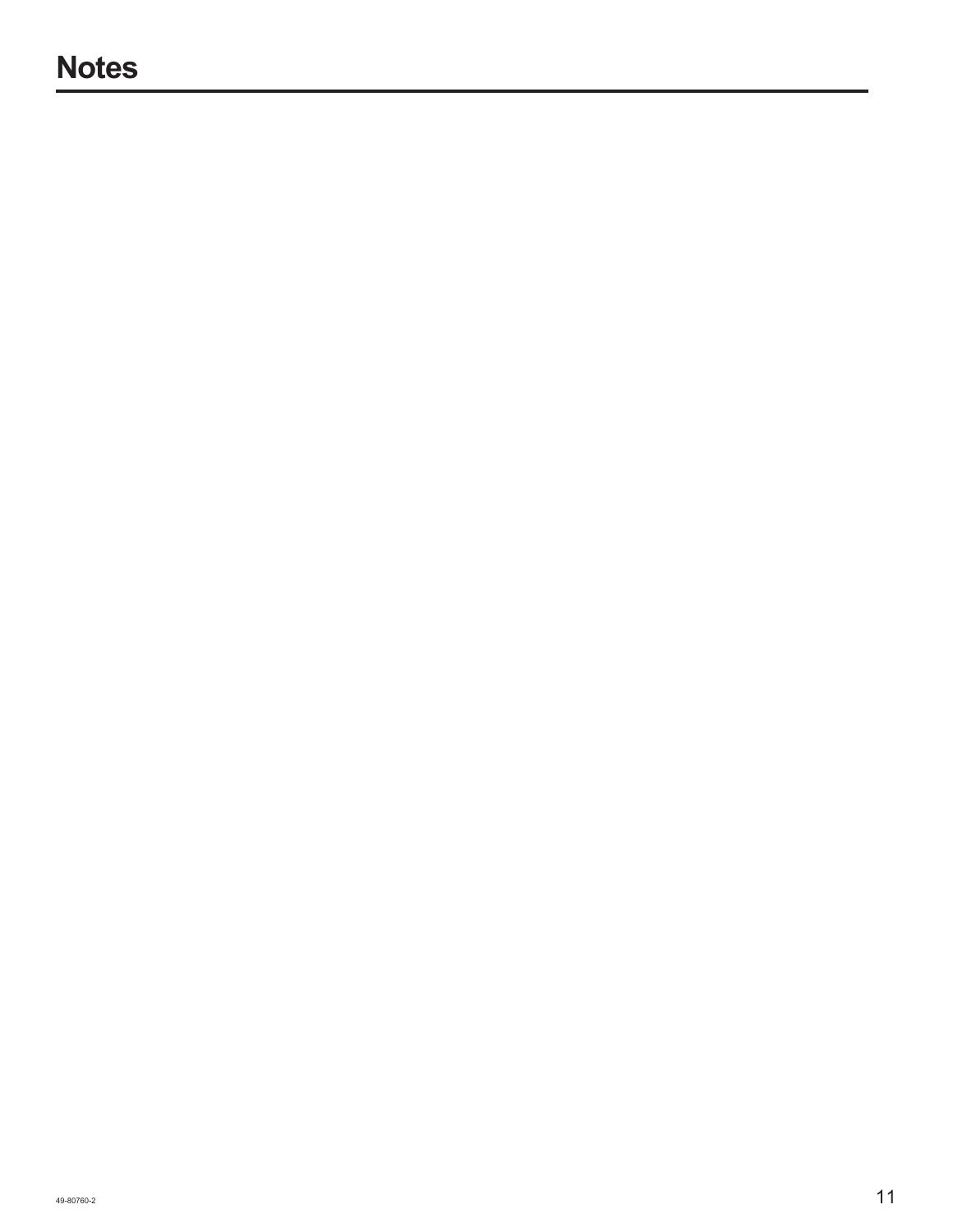## **Notes**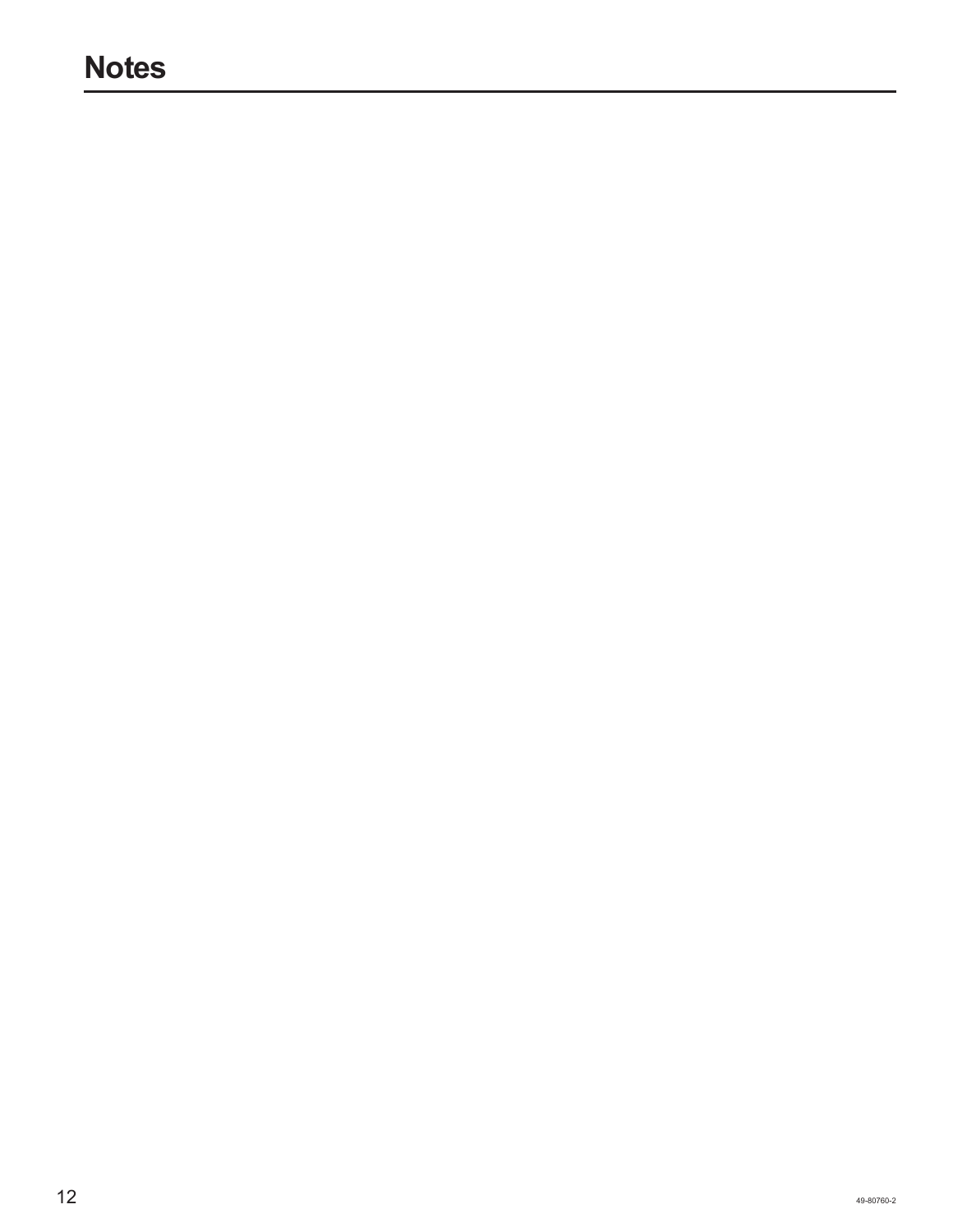## **Notes**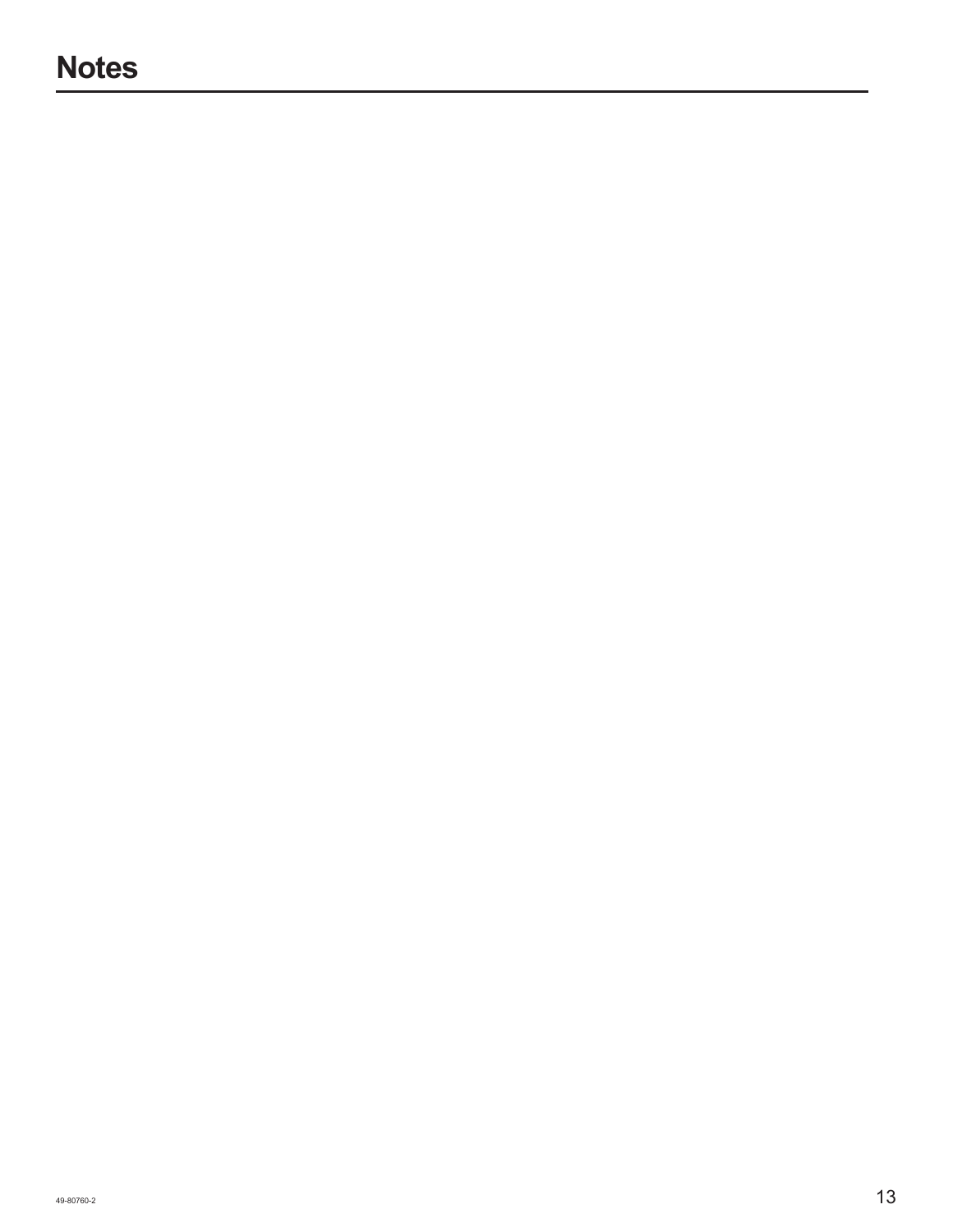#### **GEAppliances.com**

All warranty service is provided by our Factory Service Centers, or an authorized Customer Care® technician. To schedule service online, visit us at **www.geappliances.com/service\_and\_support/**, or call GE Appliances at 800.GE.CARES (800.432.2737). Please have your serial number and your model number available when calling for service. GE Appliances Vented Range Hood Warranty<br>
GEAppliances.com<br>
All warranty service is provided by our Factory Service Centers, or an authorized Customer Care® tec<br>
service online, visit us at www.geappliances.com/service\_and

Servicing your appliance may require the use of the onboard data port for diagnostics. This gives a GE Appliances factory service technician the ability to quickly diagnose any issues with your appliance and helps GE Appliances improve its products by providing GE Appliances with information on your appliance. If you do not want your appliance data to be sent to GE Appliances, please advise your technician not to submit the data to GE Appliances at the time of service.

|                 | For the period of GE Appliances will replace                                                 |
|-----------------|----------------------------------------------------------------------------------------------|
| One year        | Any part of the cooking product which fails due to a defect in materials or workmanship.     |
| From the date   | During this limited one-year warranty, GE Appliances will provide, free of charge, all labor |
| of the original | and related service costs to replace the defective part.                                     |
| purchase        |                                                                                              |

#### **What GE Appliances will not cover:**

- $\blacksquare$  Service trips to your home to teach you how to use the product.
- $\blacksquare$  Improper installation, delivery, or maintenance.
- Failure of the product if it is abused, misused, modified, or used for other than the intended purpose or used commercially.
- $\blacksquare$  Replacement of house fuses or resetting of circuit breakers.
- $\blacksquare$  Damage to the product caused by accident, fire, floods, or acts of God.
- $\blacksquare$  Damage to finish, such as surface rust, tarnish, or small blemishes not reported within 48 hours of delivery.
- $\blacksquare$  Incidental or consequential damage caused by possible defects with this appliance.
- Damage caused after delivery.
- $\blacksquare$  Product not accessible to provide required service.
- Service to repair or replace light bulbs, except for LED lamps.

#### **EXCLUSION OF IMPLIED WARRANTIES**

Your sole and exclusive remedy is product repair as provided in this Limited Warranty. Any implied warranties, including the implied warranties of merchantability or fitness for a particular purpose, are limited to one year or the shortest period allowed by law.

This warranty is extended to the original purchaser and any succeeding owner for products purchased for home use within the USA. If the product is located in an area where service by a GE Appliances Authorized Servicer is not available, you may be responsible for a trip charge or you may be required to bring the product to an Authorized GE Appliances Service location for service. In Alaska, the warranty excludes the cost of shipping or service calls to your home. Some states do not allow the exclusion or limitation of incidental or consequential damages. This warranty gives you specific legal rights, and you may also have other rights which vary from state to state. To know what your legal rights are, consult your local or state consumer affairs office or your state's Attorney General.

#### **Warrantor: GE Appliances,** *a* **Haier** *company*

**Extended Warranties:** Purchase a GE Appliances extended warranty and learn about special discounts that are available while your warranty is still in effect. You can purchase it online anytime at

#### **www.geappliances.com/service\_and\_support/shop-for-extended-service-plans.htm**

or call 800.626.2224 during normal business hours. GE Appliances Service will still be there after your warranty expires.

Staple your receipt here. Proof of the original purchase date is needed to obtain service under the warranty.

Staple your receipt here. Proof of the original purchase<br>date is needed to obtain service under the warranty.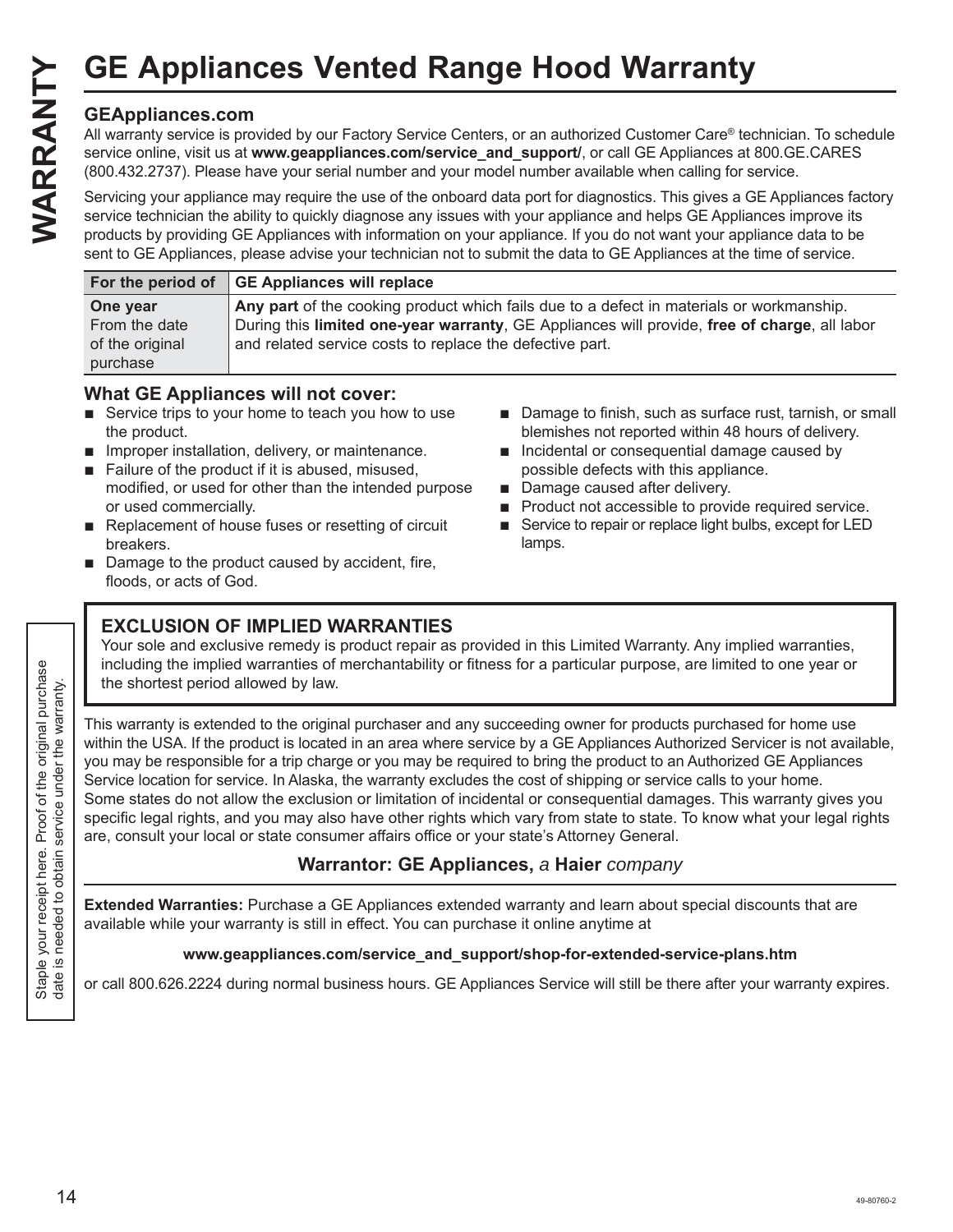## **Looking For Something More?**

#### **GE Appliances offers a variety of accessories to improve your cooking and maintenance experiences!**

Refer to the Consumer Support page for phone numbers and website information.

The following products and more are available:

#### **Parts**

| <b>Charcoal Filter</b>      |  |
|-----------------------------|--|
| High Ceiling Duct Cover Kit |  |

Remote Control

Replacement Lights

#### **Cleaning Supplies**

CitruShine™ Stainless Steel Wipes

CERAMA BRYTE® Stainless Steel Appliance Cleaner

Bar Keepers Friend Soft Cleanser™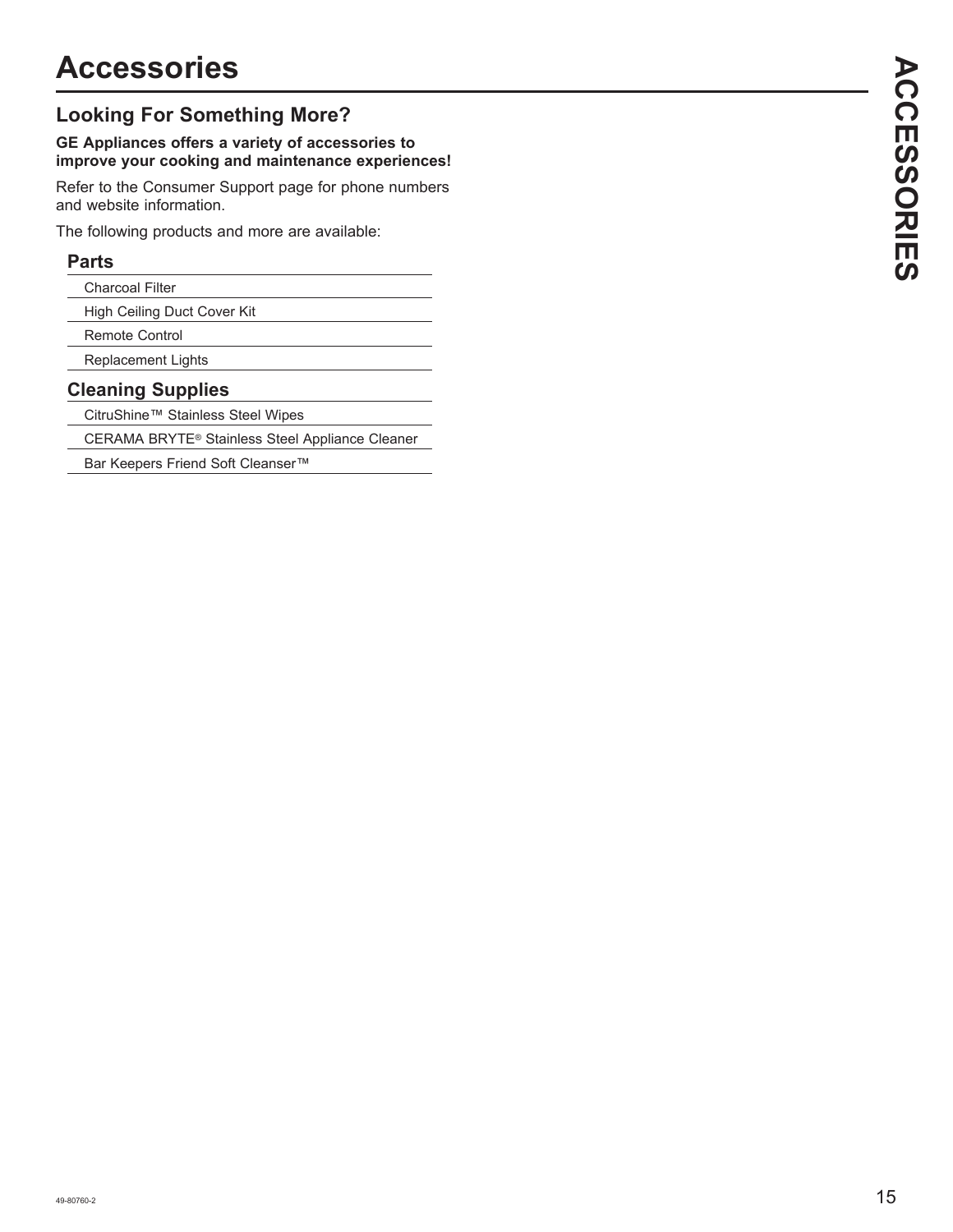# **Consumer Support**

Have a question or need assistance with your appliance? Try the GE Appliances Website 24 hours a day, any day of the year! You can also shop for more great GE Appliances products and take advantage of all our on-line support services designed for your convenience. In the US: **GEAppliances.com**

#### **Register Your Appliance**

**CONSUMER SUP**<br> **CE Appliances Website**<br>
Have a question or need assistant of the year! You can also shop for<br>
services designed for your conver<br> **CONSUMER PORTER INTERNATE SUPPLANCE REQUISTER PORTER SUPPLANCE OF SCHEDULE** Register your new appliance on-line at your convenience! Timely product registration will allow for enhanced communication and prompt service under the terms of your warranty, should the need arise. You may also mail in the pre-printed registration card included in the packing material. In the US: **GEAppliances.com/register**

#### **Schedule Service**

Expert GE Appliances repair service is only one step away from your door. Get on-line and schedule your service at your convenience any day of the year. In the US: **GEAppliances.com/ge/service-and-support/service.htm** or call 800.432.2737 during normal business hours.

#### **Extended Warranties**

Purchase a GE Appliances extended warranty and learn about special discounts that are available while your warranty is still in effect. You can purchase it on-line anytime. GE Appliances Services will still be there after your warranty expires. In the US: **GEAppliances.com/ge/service-and-support/shop-for-extended-service-plans.htm** or call 800.626.2224 during normal business hours.

#### **Remote Connectivity**

For assistance with wireless network connectivity (for models with remote enable), visit our website at **GEAppliances.com/ge/connected-appliances/** or call 800.220.6899 in the US.

#### **Parts and Accessories**

Individuals qualified to service their own appliances can have parts or accessories sent directly to their homes (VISA, MasterCard and Discover cards are accepted). Order on-line today 24 hours every day. In the US: **GEApplianceparts.com** or by phone at 877.959.8688 during normal business hours.

**Instructions contained in this manual cover procedures to be performed by any user. Other servicing generally should be referred to qualified service personnel. Caution must be exercised, since improper servicing may cause unsafe operation.**

#### **Contact Us**

If you are not satisfied with the service you receive from GE Appliances, contact us on our Website with all the details including your phone number, or write to:

In the US: General Manager, Customer Relations | GE Appliances, Appliance Park | Louisville, KY 40225 **GEAppliances.com/ge/service-and-support/contact.htm**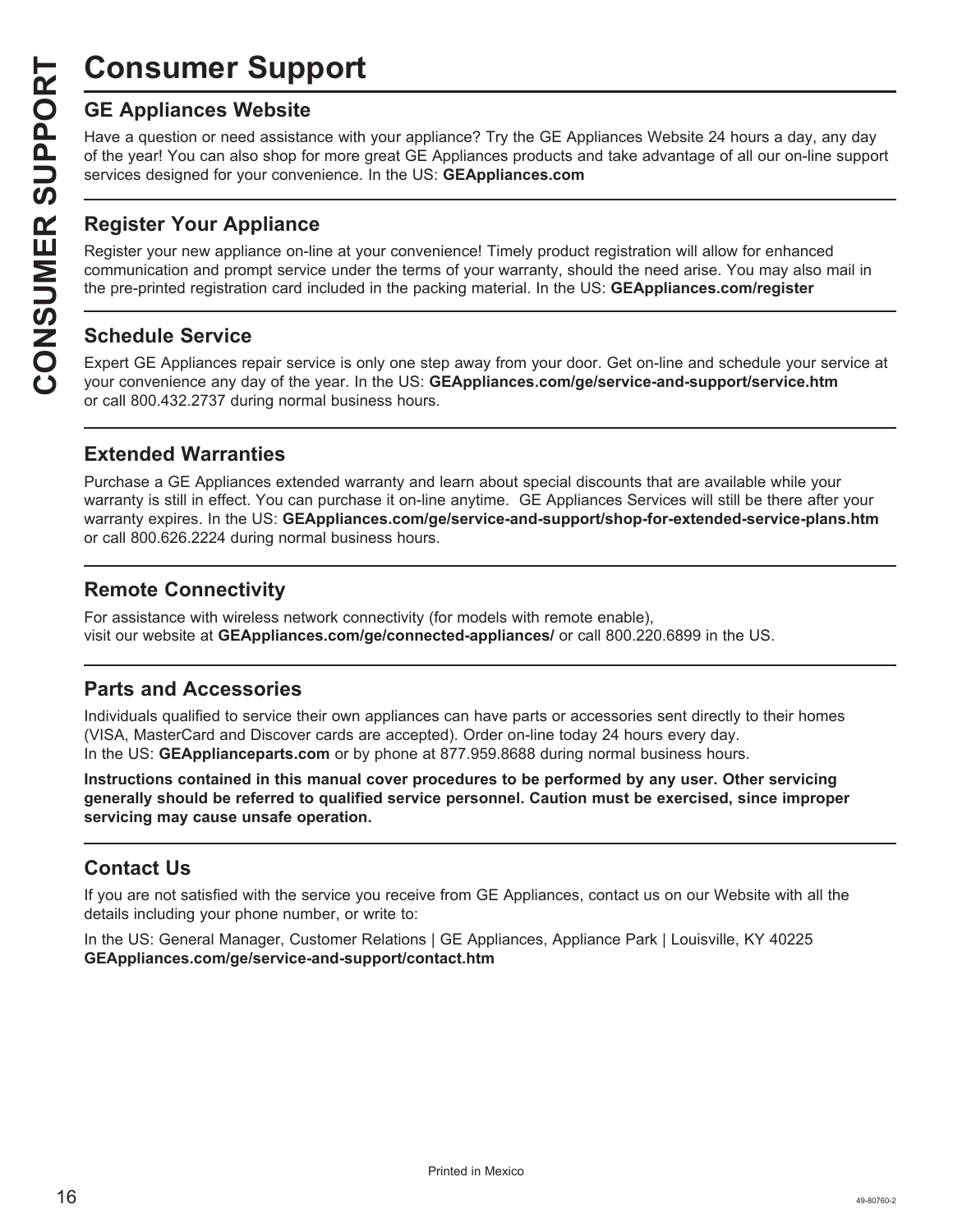

## INFORMACIÓN DE SEGURIDAD . . . .3 USO DE LA CAMPANA Controles . . . . . . . . . . . . . . . . . . . . . . . . . . . . . . . . .5 Filtros . . . . . . . . . . . . . . . . . . . . . . . . . . . . . . . . . . . .6 CUIDADO Y LIMPIEZA Superficies . . . . . . . . . . . . . . . . . . . . . . . . . . . . . . . .8 Luces . . . . . . . . . . . . . . . . . . . . . . . . . . . . . . . . . . . .8 GARANTÍA . . . . . . . . . . . . . . . . . . . . . . . . . . . 14 ACCESORIOS . . . . . . . . . . . . . . . . . . . . . . . . 15 SOPORTE PARA **EL CONSUMIDOR . . . . . . . . . . . . . . . . . 16**

#### MANUAL DEL PROPIETARIO

JVW5301 (30" Pirámide) JVW5361 (36" Pirámide) PVW7301 (30" Vidrio) PVW7361 (36" Vidrio)

Escriba los números de modelo y de serie aquí:

Nº de Modelo \_\_\_\_\_\_\_\_\_\_\_\_

N<sup>º</sup> de Serie \_\_\_\_\_

Los puede encontrar en una etiqueta en la pared interna de la campana.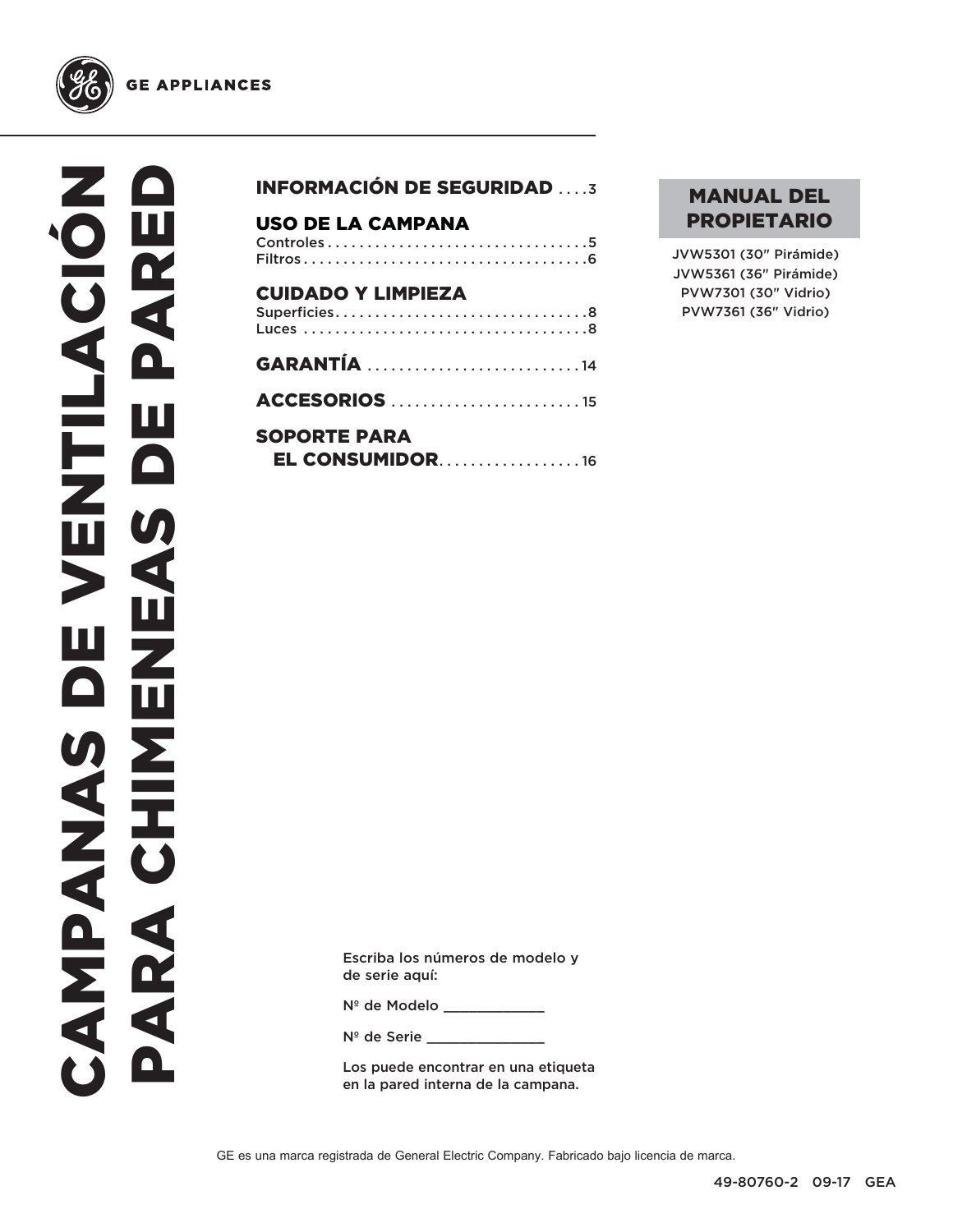## **GRACIAS POR HACER QUE GE APPLIANCES SEA PARTE DE SU HOGAR.**

Ya sea que haya crecido usando GE Appliances, o que ésta es su primera vez, nos complace tenerlo en la familia.

Sentimos orgullo por el nivel de arte, innovación y diseño de cada uno de los electrodomésticos de GE Appliances, y creemos que usted también. Entre otras cosas, el registro de su electrodoméstico asegura que podamos entregarle información importante del producto y detalles de la garantía cuando los necesite.

Registre su electrodoméstico GE ahora a través de Internet. Sitios Web y números telefónicos útiles están disponibles en la sección de Soporte para el Consumidor de este Manual del Propietario. También puede enviar una carta en la tarjeta de inscripción preimpresa que se incluye con el material embalado.

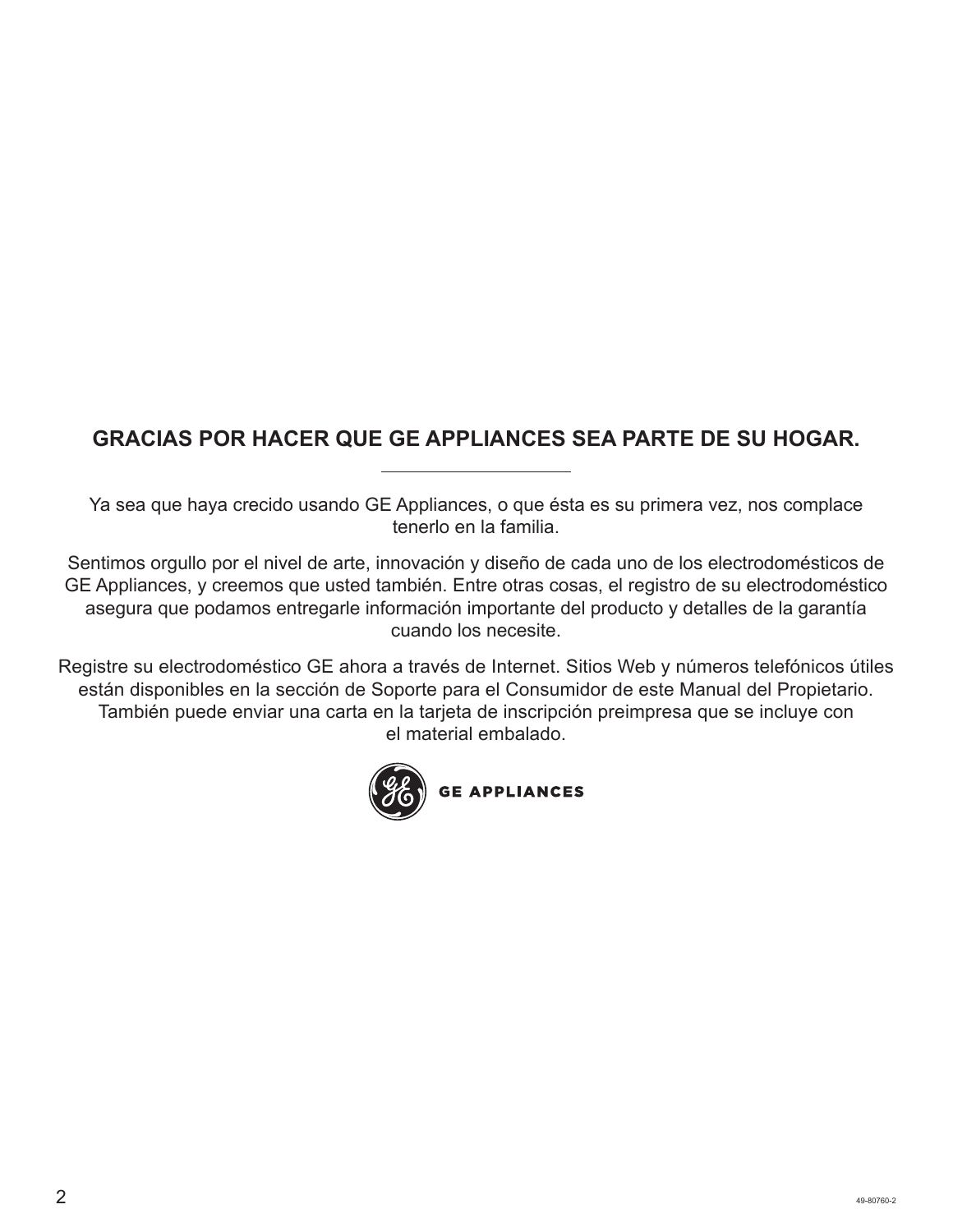## **INFORMACIÓN IMPORTANTE DE SEGURIDAD LEA TODAS LAS INSTRUCCIONES ANTES DE USAR**

#### **ADVERTENCIA PARA REDUCIR EL RIESGO DE INCENDIO, DESCARGA ELÉCTRICA O LESIONES A PERSONAS, CUMPLA CON LOS SIGUIENTES PUNTOS:**

- A. Utilice esta unidad sólo de la manera concebida por el fabricante. Si tiene alguna pregunta, comuníquese con el fabricante.
- B. Antes de realizar reparaciones o limpiar la unidad, desconecte la energía del panel de servicio y bloquee los medios de desconexión para evitar el accionamiento de la energía de manera accidental. Cuando los medios de desconexión de servicio no pueden bloquearse, coloque sobre el panel de servicio un dispositivo de advertencia bien visible, como una etiqueta.
- C. No utilice esta unidad con ningún dispositivo de control de velocidad de estado sólido.
- D. Esta unidad debe estar conectada a tierra.

## **PRECAUCIÓN SÓLO PARA USO DE**

**VENTILACIÓN GENERAL. NO LO UTILICE PARA ELIMINAR MATERIALES Y VAPORES PELIGROSOS O EXPLOSIVOS.** 

**PRECAUCIÓN PARA REDUCIR EL RIESGO DE INCENDIO Y PARA ELIMINAR EL AIRE DE ESCAPE CORRECTAMENTE, ASEGÚRESE DE DIRIGIR EL AIRE DEL CONDUCTO HACIA EL EXTERIOR. NO VENTILE EL AIRE DE ESCAPE EN ESPACIOS DENTRO DE PAREDES O CIELORRASOS O EN ÁTICOS, HUECOS SANITARIOS O GARAJES.**

#### **ADVERTENCIA PARA REDUCIR EL RIESGO DE LESIONES A PERSONAS EN CASO DE UN INCENDIO DE GRASA SOBRE UNA ESTUFA, CUMPLA CON LOS SIGUIENTES PUNTOS\*:**

- A. APAGUE LAS LLAMAS con una tapa que ajuste bien, una plancha para galletas o una bandeja de metal, y luego apague el quemador. TENGA MUCHO CUIDADO A FIN DE EVITAR QUEMADURAS. Si las llamas no se apagan de inmediato, SALGA DE LA VIVIENDA Y LLAME AL DEPARTAMENTO DE BOMBEROS.
- B. NUNCA LEVANTE UNA SARTÉN EN LLAMAS— Usted puede quemarse.
- C. NO UTILICE AGUA, incluyendo repasadores o toallas húmedos—se provocará una violenta explosión de vapor.
- D. Utilice un extintor SÓLO si:
	- 1. Usted sabe que cuenta con un extintor Clase ABC y ya sabe cómo utilizarlo.
	- 2. El incendio es pequeño y se contuvo en el área donde comenzó.
	- 3. Se está llamando al departamento de bomberos.
	- 4. Usted puede combatir el incendio con su espalda dirigida hacia una salida.
- \* Basado en "Kitchen Fire Safety" publicado por NFPA.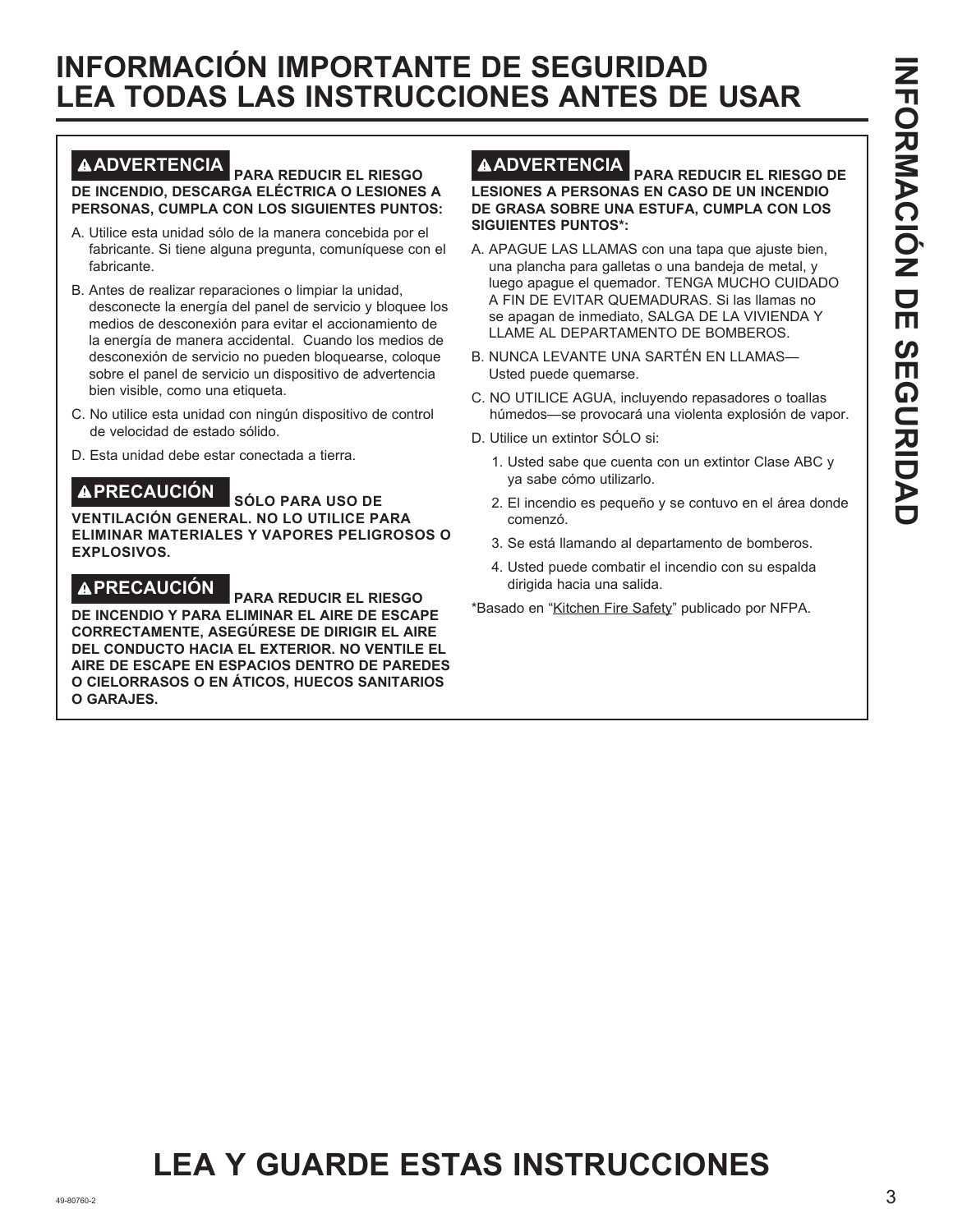# **INFORMACIÓN IMPORTANTE DE SEGURIDAD<br>
INFORMACIÓN IMPORTANTE DE SEGURIDAD<br>
IN INCENDIO DE GRASA SOBRE UNA ESTURA:<br>
A NUMERITENCIA PARA REDUCIR EL RIESGO DE CALOCIDO DE GRASA SOBRE UNA ESTURA:<br>
A NUMERITENCIA A CONSIDERATIV LEA TODAS LAS INSTRUCCIONES ANTES DE USAR**

#### **ADVERTENCIA PARA REDUCIR EL RIESGO DE UN INCENDIO DE GRASA SOBRE UNA ESTUFA:**

- A. Nunca deje unidades de superficie desatendidas en configuraciones de calor elevadas. Los alimentos que hierven y se derraman provocan humo y derrames grasosos que pueden prenderse fuego. Caliente los aceites lentamente en configuraciones bajas o medias.
- B. Siempre encienda el sistema de ventilación cuando cocine con configuraciones de calor elevadas o cuando flambee alimentos (por ej., Crepes Suzette, cerezas Jubilee, carne flambeada a la pimienta en grano).
- C. Limpie los ventiladores con frecuencia. No debe permitirse la acumulación de grasa en el ventilador o en el filtro.
- D. Utilice el tamaño de recipiente adecuado. Siempre utilice recipientes de cocción apropiados para el tamaño del elemento de superficie.

**ADVERTENCIA A FIN DE REDUCIR EL RIESGO DE INCENDIOS, DESCARGAS ELÉCTRICAS O LESIONES PERSONALES, CUMPLA CON LO SIGUIENTE:** 

- A. El trabajo de instalación y el cableado eléctrico deben ser realizados por una persona(s) calificada de acuerdo con todos los códigos y estándares aplicables, incluyendo construcciones resistentes al fuego.
- B. Es necesario contar con suficiente cantidad de aire para una combustión y salida de gases adecuadas a través del conducto (chimenea) del equipo de consumo de combustible, a fin de evitar ráfagas de aire. Siga las pautas del fabricante del equipo de calefacción y los estándares de seguridad, tales como aquellos publicados por la Asociación Nacional de Protección contra Incendios (National Fire Protection Association, NFPA), la Sociedad Estadounidense para la Calefacción (American Society for Heating), los Ingenieros de Refrigeración y Acondicionadores de Aire (Refrigeration and Air Conditioning Engineers, ASHRAE) y las autoridades de los códigos locales.
- C. Al cortar o perforar una pared o un cielorraso, no dañe el cableado eléctrico y de otros servicios ocultos.
- D. Los ventiladores con conducto siempre deben contar con ventilación hacia el exterior.
- E. Cuando corresponda, instale un sistema de reposición (reemplazo) de aire de acuerdo con los requisitos del código local de construcción. Para acceder a soluciones relacionadas con la reposición de aire, visite **GEAppliances.com**.
- F. Desconecte el disyuntor de habitaciones adyacentes mientras esté trabajando.

#### **ADVERTENCIA A FIN DE REDUCIR EL RIESGO DE INCENDIOS, USE SÓLO CONDUCTOS DE METAL.**

No intente reparar o reemplazar ninguna parte de la cocina, a menos que esto se recomiende específicamente en este manual. Cualquier otra reparación deberá ser realizada por un técnico calificado.

## **Cómo Retirar la Película Protectora de Envío y la Cinta de Embalaje**

Con cuidado tome un extremo de la película protectora de envío con los dedos y lentamente retire la misma de la superficie del electrodoméstico. No utilice ningún producto filoso para retirar la película. Retire toda la película antes de usar el electrodoméstico por primera vez.

Para asegurar que no haya daños sobre el acabado del producto, la forma más segura de retirar el adhesivo de la cinta

de embalaje en electrodomésticos nuevos es aplicando un detergente líquido hogareño para lavar platos. Aplique con una tela suave y deje que se seque. **NOTA:** Si la superficie aún no se encuentra limpia, consulte sobre más opciones de limpieza en la página 8.

**NOTA:** El adhesivo deberá ser eliminado de todas las partes. No se puede retirar si se hornea con éste dentro.

# **LEA Y GUARDE ESTAS INSTRUCCIONES**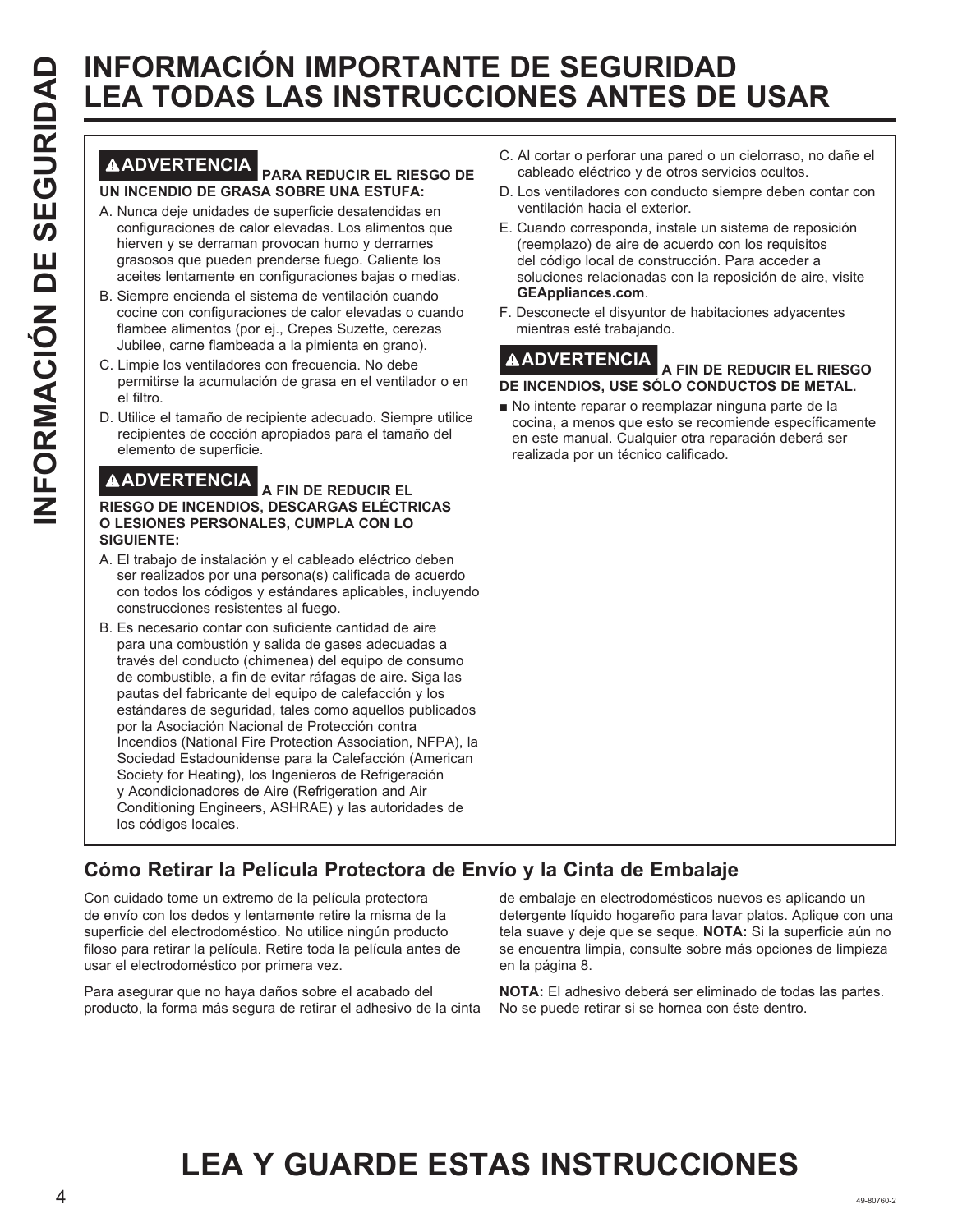## **Controles**



- **1. Panel de Control de la Campana Extractora:** El panel de control está ubicado en el frente de la base. La posición y función de cada botón del control aparece escrito debajo.
- **2. Botón de Luz:** Interruptor On/Night/Off (Encendido/ Nocturno/ Apagado) para las luces halógenas. Presione el botón LIGHT (Luz) para encender las luces, nuevamente para ajustar las luces en la configuración nocturna, y nuevamente para apagarlas.
- **3. Botón Fan Off (Ventilador Apagado):** Interruptor de apagado del ventilador. El ventilador puede ser usado presionando cualquiera de los botones de configuración del ventilador. Mantenga presionado durante 2 segundos para activar la función de apagado automático luego de 15 minutos.
- **4. Botones de la Configuración del Ventilador:**  Control de velocidad del ventilador. Presione el interruptor de Lo para activar la velocidad en LOW (Baja), Med para MEDIUM (Media) y Hi para HIGH (Alta). Mantenga presionado el botón Hi (Alto) durante 2 segundos para activar la función BOOST SPEED (Aumento de Velocidad), la cual funcionará durante 10 minutos.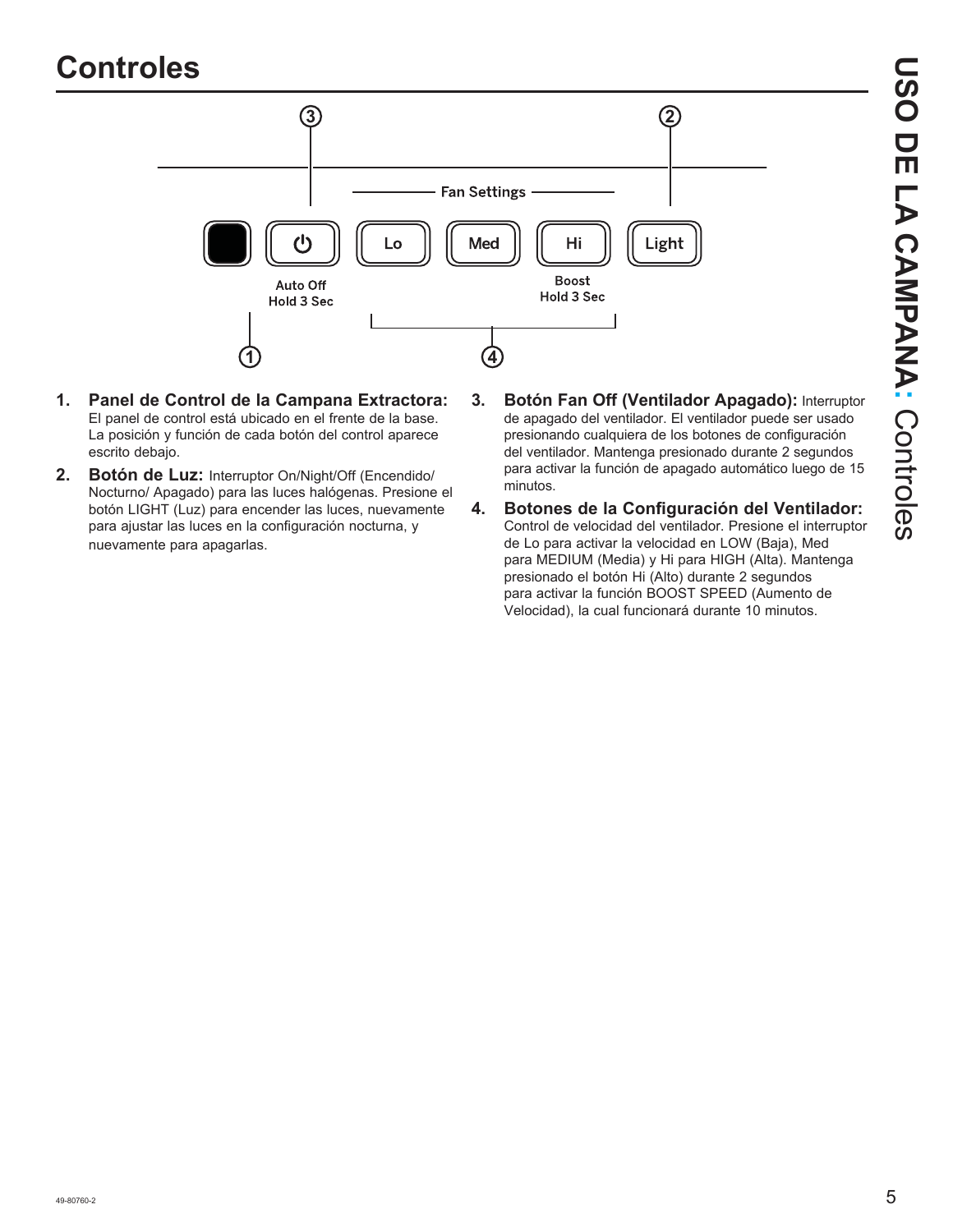# **Filtros (Modelos de Pirámide JVW5301, JVW5361)**

Asegúrese de que la energía eléctrica esté apagada y que todas las superficies estén frías antes de limpiar o arreglar cualquier pieza de la campana de ventilación.

#### **Filtro de grasa metálico**

Los filtros metálicos atrapan la grasa durante la cocción. Filtro debe estar SIEMPRE en su lugar cuando la campana esté en funcionamiento. El filtro de grasa es apto para lavavajillas y debe limpiarse cada 6 meses, o según sea

#### necesario. **Para quitar:**

Tire hacia abajo la traba del filtro para liberarlo.

#### **Para volver a colocar:**

Calce las lengüetas en la parte trasera del filtro, en las ranuras de la parte trasera de la abertura del filtro. Levante el lado frontal del filtro y presione de forma suave hasta que el filtro quede bloqueado en su posición. Asegúrese de que el bloqueo del filtro esté en la posición cerrada para asegurar el filtro. Para limpiar el filtro, utilice agua jabonosa caliente y enjuague con agua limpia o lávelo en el lavavajillas. No utilice productos de limpieza abrasivos.

**NOTA:** En el lavavajillas se producirá una leve decoloración.



### **Sólo Para Instalación con Recirculación Filtro de carbón (No Incluido)**

Si el modelo no tiene ventilación hacia afuera, el aire será recirculado a través de un filtro de carbón descartable que ayude a retirar el humo y los olores.

**NOTA:** NO enjuague o coloque el filtro de carbón en el lavavajillas automático.

**El filtro de carbón no puede ser limpiado. Debe ser reemplazado. Se recomienda que el filtro de carbón sea reemplazado cada entre 6 y 12 meses, o si se encuentra notoriamente sucio o descolorido.**

#### **Solicite el filtro de carbón JXCF72.**

Para consultar sobre la compra de filtros de carbón de repuesto o para encontrar la ubicación del distribuidor más cercano a su domicilio, llame a nuestro número gratuito:

#### **Centro nacional de piezas 800.626.2002**

#### **Para su instalación:**

- 1. Retire los filtros metálicos consulte la sección del filtro de grasa metálico.
- 2. Coloque el lateral del filtro de carbón con las lengüetas contra el costado del calefactor.
- 3. Alinee las líneas dobles del filtro de carbón con el símbolo "desbloqueado" en el calefactor.
- 4. Presione y doble hacia abajo el filtro de carbón hasta que las líneas dobles se alineen con el símbolo "bloqueado" en el calefactor.
- 5. Repita este procedimiento con el segundo filtro del otro lado del calefactor.
- 6. Reemplace los filtros metálicos consulte la sección del filtro de grasa metálico.

#### **Para su retiro:**

- 1. Retire los filtros metálicos consulte la sección del filtro de grasa metálico.
- 2. Doble los filtros de carbón hacia arriba a ambos lados del motor, a fin de alinear las líneas dobles con el símbolo "desbloqueado". Los bloqueos están ahora desconectados y los filtros de carbón pueden ser retirados.

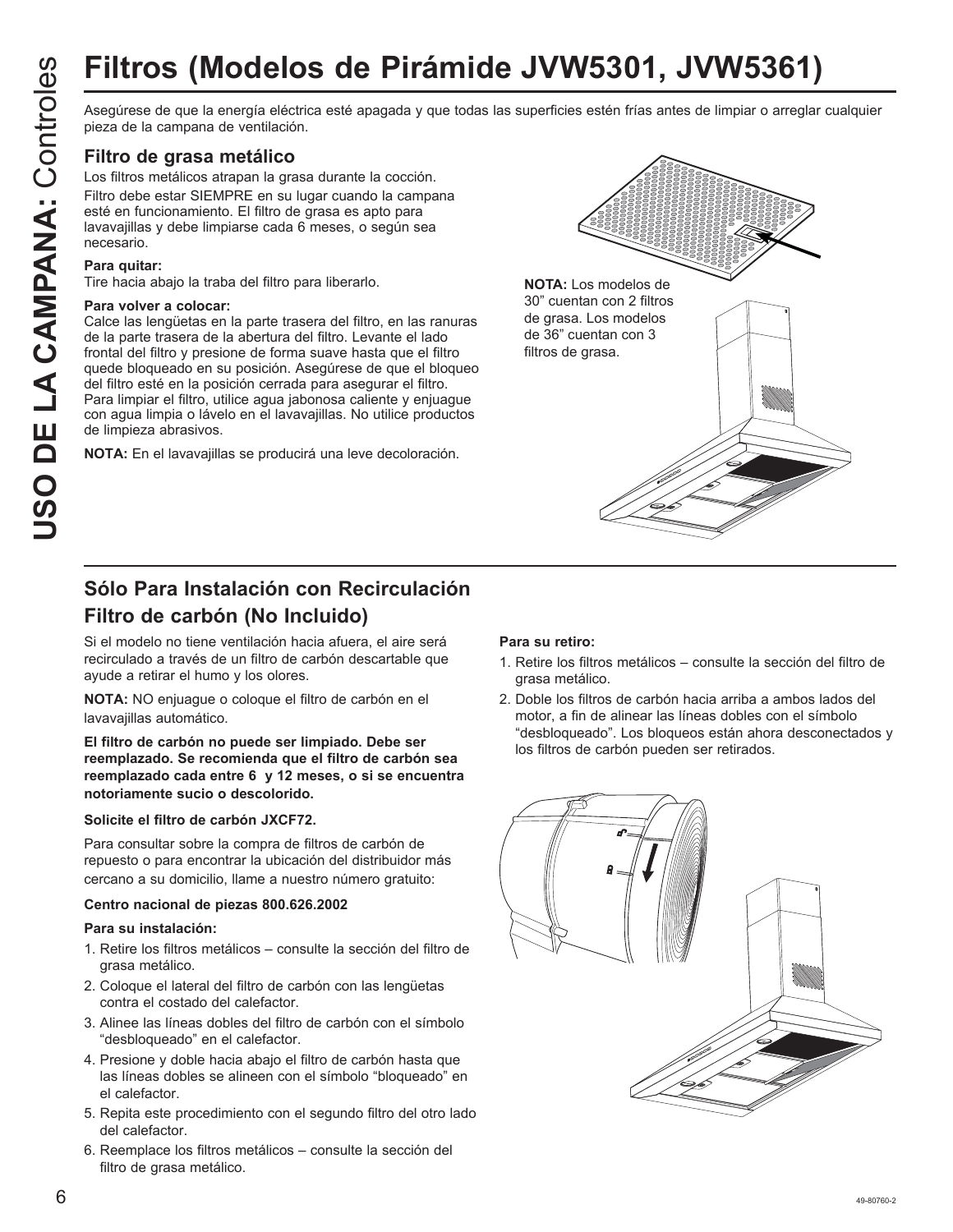# **Filtros (Modelos de Vidrio PVW7301, PVW7361)**

Asegúrese de que la energía eléctrica esté apagada y que todas las superficies estén frías antes de limpiar o arreglar cualquier pieza de la campana de ventilación.

#### **Filtro de grasa metálico**

El filtro metálico atrapa la grasa liberada por las comidas durante su cocción.

Filtro debe estar SIEMPRE en su lugar cuando la campana esté en funcionamiento. El filtro de grasa es apto para lavavajillas y debe limpiarse cada 6 meses, o según sea necesario.

#### **Para quitar:**

Tire hacia abajo la traba del filtro para liberarlo.

#### **Para volver a colocar:**

Coloque las lengüetas en la parte inferior del filtro, detrás del estante de la apertura del filtro. Levante la cara frontal del filtro, empuje hacia abajo el bloqueo del filtro, y empuje de forma suave hasta que el filtro esté en su posición. Libere el bloqueo del filtro para asegurar el mismo en su posición.

**Para limpiar** el filtro, utilice agua jabonosa caliente y enjuague con agua limpia o lávelo en el lavavajillas. No utilice productos de limpieza abrasivos.

**NOTA:**En el lavavajillas se producirá una leve decoloración.



## **Sólo Para Instalación con Recirculación Filtro de carbón (No Incluido)**

Si el modelo no tiene ventilación hacia afuera, el aire será recirculado a través de un filtro de carbón descartable que ayude a retirar el humo y los olores.

**NOTA:** NO enjuague o coloque el filtro de carbón en el lavavajillas automático.

**El filtro de carbón no puede ser limpiado. Debe ser reemplazado. Se recomienda que el filtro de carbón sea reemplazado cada entre 6 y 12 meses, o si se encuentra notoriamente sucio o descolorido.**

#### **Solicite el filtro de carbón JXCF71.**

Para consultar sobre la compra de filtros de carbón de repuesto o para encontrar la ubicación del distribuidor más cercano a su domicilio, llame a nuestro número gratuito:

#### **Centro nacional de piezas 800.626.2002**

#### **Para su instalación:**

- 1. Inserte las lengüetas con botón del filtro de carbón en las dos ranuras que se encuentran en la parte trasera de la unidad. Haga pivotar el filtro hacia arriba hasta su posición, mientras empuja hacia abajo las lengüetas de bloqueo.
- 2. Reemplace el filtro metálico consulte la sección del filtro de grasa metálico.

#### **Para su retiro:**

- 1. Retire el filtro metálico consulte la sección del filtro de grasa metálico.
- 2. Presione las dos lengüetas del filtro de carbón para desactivar el bloqueo y pivotar para el retiro.

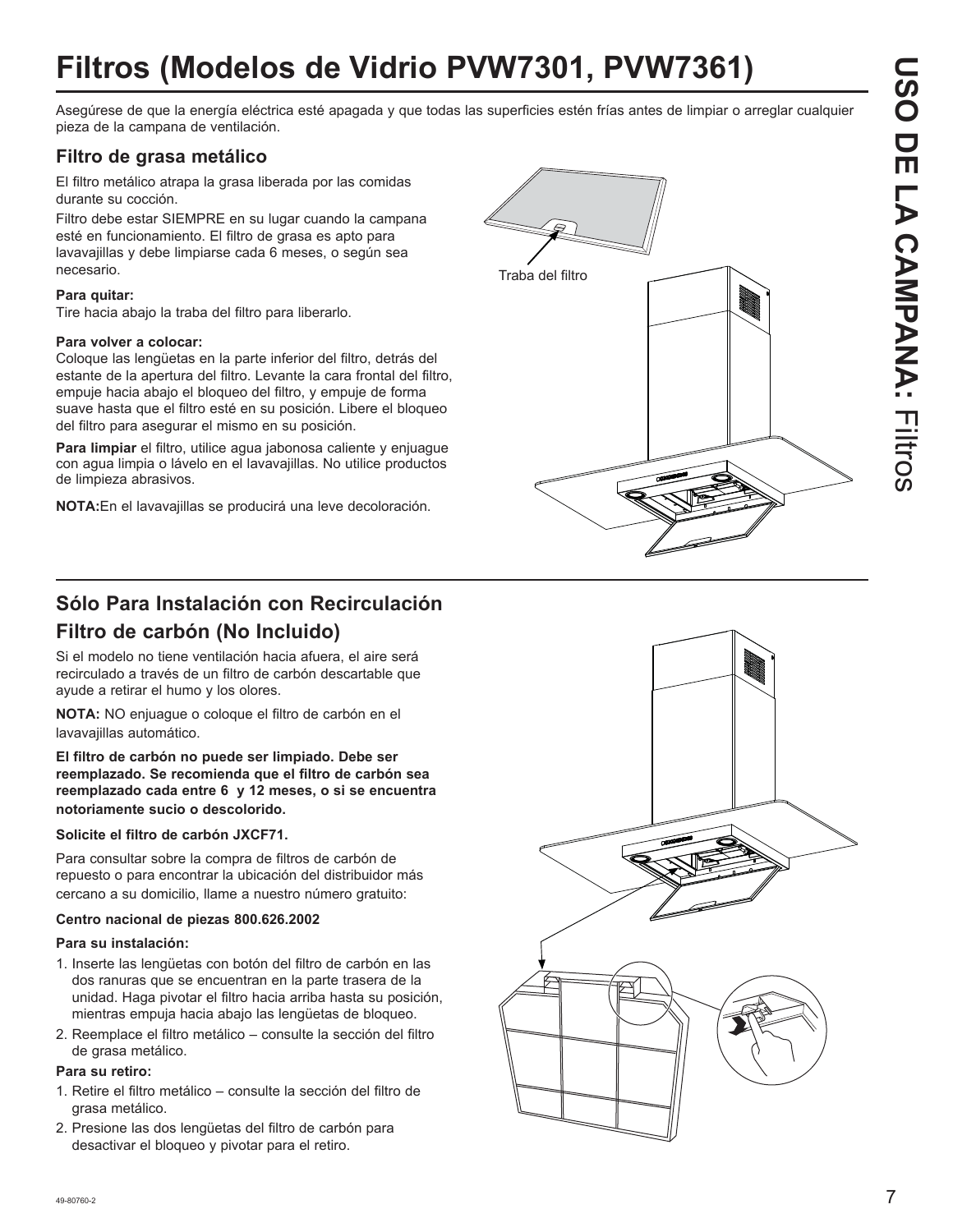#### **Superficies de acero inoxidable (en algunos modelos)**

#### **No utilice almohadillas de acero porque rayan la superficie.**

Para limpiar la superficie de acero inoxidable, utilice agua tibia jabonosa o un limpiador o lustrador de acero inoxidable. Siempre limpie la superficie en dirección de la veta. Siga las instrucciones del producto para limpiar la superficie de acero inoxidable. Los limpiadores con ácido oxálico tales como **Bar Keepers Friend Soft Cleanser™** eliminarán el óxido sobre la superficie, deslustres y pequeñas manchas. Use sólo un limpiador líquido libre de material abrasivo y frote en la dirección de las líneas del cepillo con una esponja suave y húmeda.

#### **Superficies Pintadas (en algunos modelos)**

#### **No use virutas de acero u otros limpiadores abrasivos; estos rayarán la superficie.**

De forma frecuente, limpie las superficies sucias de grasa. Para limpiar la superficie de la campana, use una tela caliente y húmeda con un detergente suave adecuado para superficies pintadas. Se puede agregar aproximadamente una chuchara sopera de amoníaco al agua. Use una tela limpia, caliente y húmeda para eliminar el jabón. Seque con una tela limpia y seca.

Para consultar sobre la compra de limpiadores o lustradores de aparatos de acero inoxidable, o para encontrar la ubicación del distribuidor más cercano, llame a nuestro número gratuito:

**Centro nacional de piezas 800.626.2002**

**GEApplianceParts.com**

**NOTA:** Al realizar la limpieza, tenga cuidado de no tener contacto con los filtros y otras superficies no esmaltadas.

## **PRECAUCIÓN Al limpiar las superficies de la**

**campana, asegúrese de no tocar la lámpara con las manos húmedas o con una tela. Una lámpara tibia o caliente se puede romper si es tocada con una superficie húmeda. Siempre espere a que la lámpara se enfríe completamente antes de hacer la limpieza alrededor de la misma.**

# **Lámparas (Modelos Pirámide JVW5301, JVW5361)**

**PRECAUCIÓN Espere a que las lámparas se enfríen antes de tocar las mismas.**

#### **Para cambiar las lámparas:**

- 1. Antes de intentar reemplazar una lámpara, asegúrese de que su interruptor esté apagado.
- 2. Utilizando un destornillador de punta plana, desconecte el soporte del cableado de la lámpara y de forma suave empuje el soporte hacia abajo desde la campana.
- 3. Mientras sostiene la ficha, gire la lámpara en dirección de las agujas del reloj para retirar la misma. Reemplace la misma por una lámpara nueva GU-10. Asegúrese de que la lámpara nueva esté bloqueada en la ficha.
- 4. Reemplace la ficha y la lámpara nueva en la campana y coloque la misma en un soporte de lámparas.

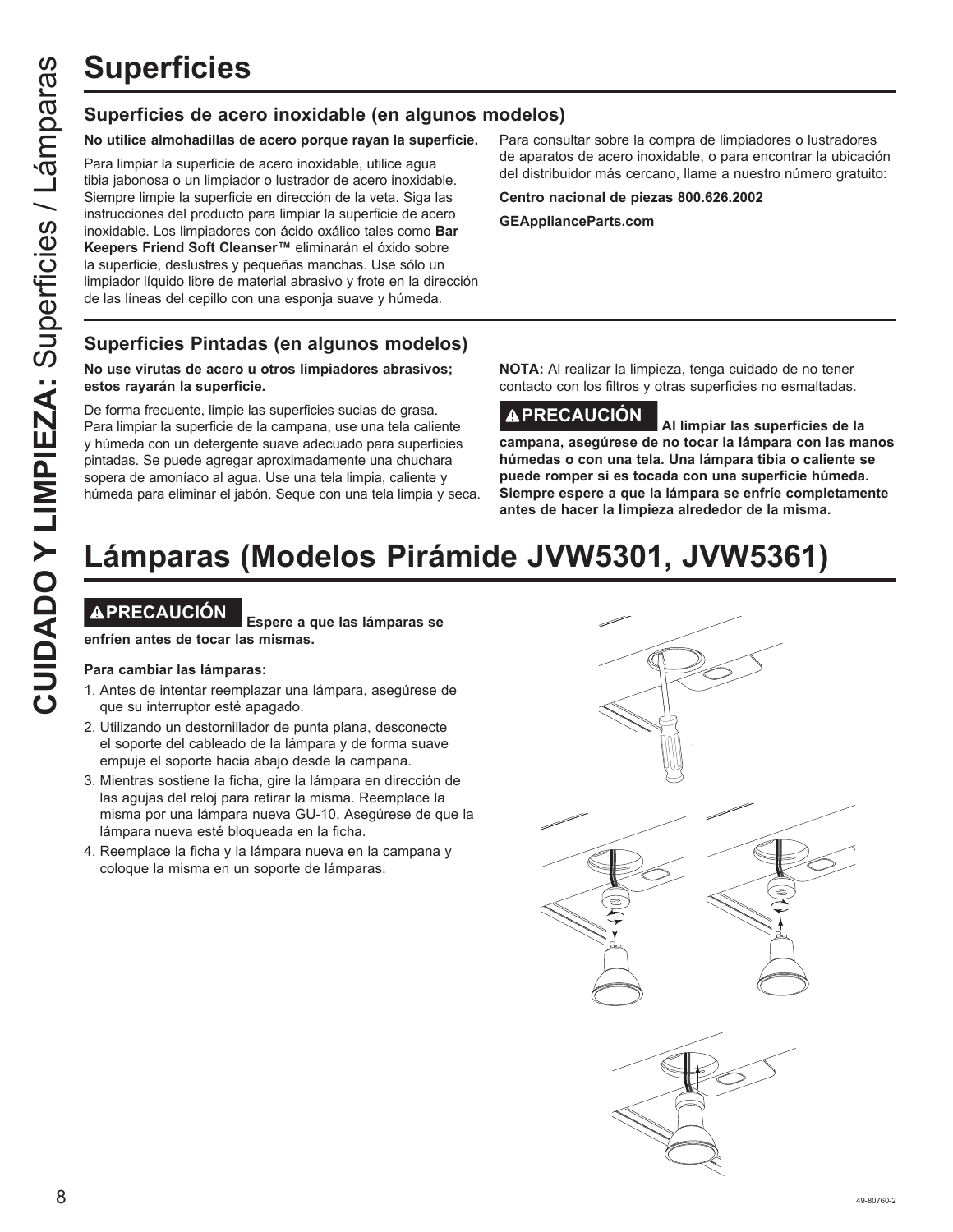**PRECAUCIÓN Espere a que las lámparas se enfríen antes de tocar las mismas.**

#### **Para cambiar las lámparas:**

- 1. Antes de intentar reemplazar las lámparas, asegúrese de que su interruptor esté apagado.
- 2. Utilice guantes. No toque la lámpara directamente con los dedos. Los aceites para la piel pueden ocasionar fallas tempranas en las lámparas. Use guantes limpios o use una toalla de papel para sostener la lámpara.
- 3. Utilizando un destornillador de punta plana, desconecte el anillo con borde metálico del soporte de la lámpara.
- 4. Retire la luz empujando hacia el frente de la campana. Reemplace la misma por una lámpara con Cápsula Halógena Clara G4 20W nueva, insertando las dos puntas en los agujeros y presionando hacia la parte trasera de la campana para asegurar la lámpara.
- 5. Vuelva a insertar el anillo con borde metálico alineando los agujeros con las dos caras sobre el soporte de la lámpara, con las dos lengüetas sobre el anillo con borde, y empuje hacia arriba.

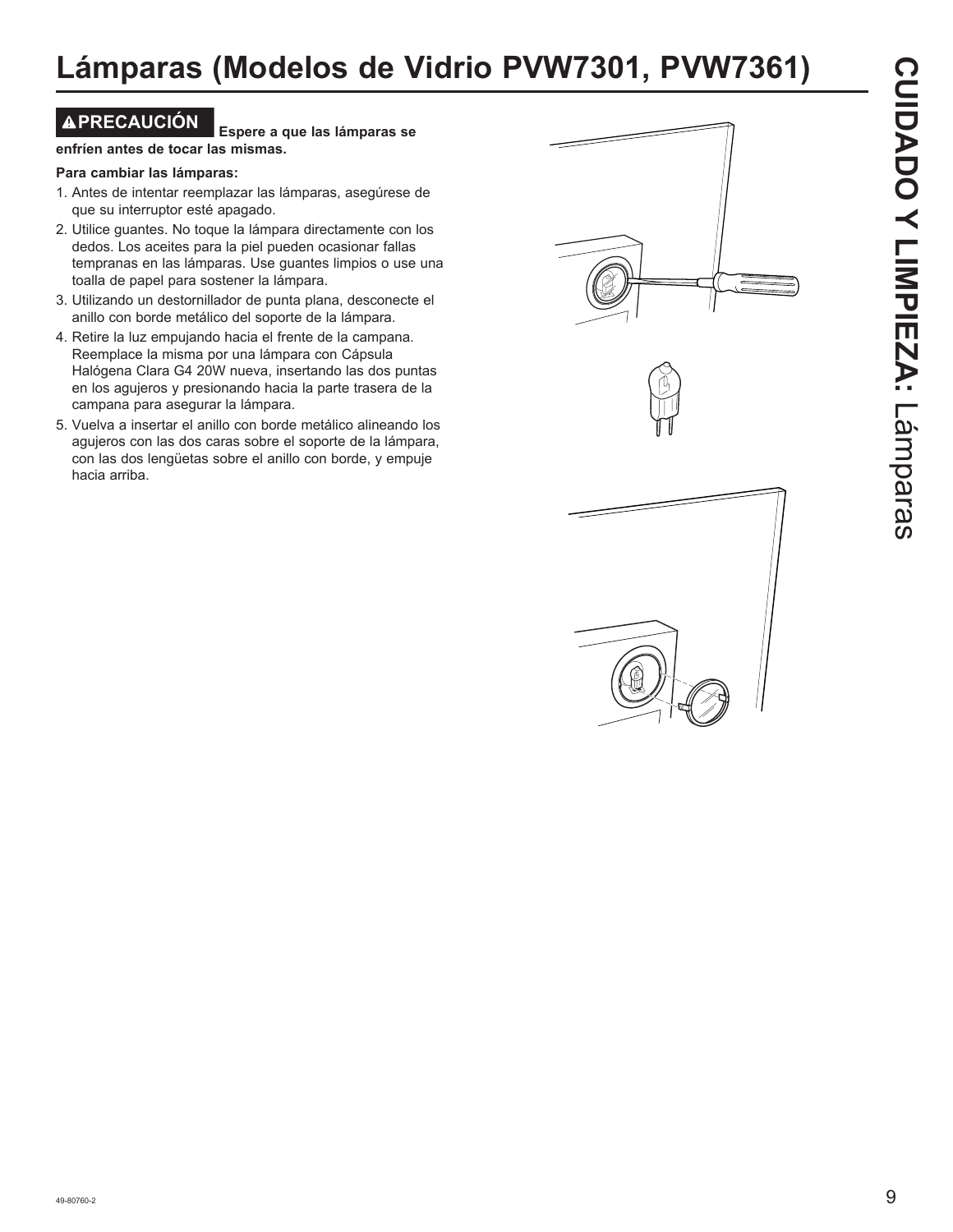## **Consejos para la Solución de Problemas...** Antes de solicitar el servicio técnico

¡Ahorre tiempo y dinero! Primero revise los cuadros que aparecen en las siguientes páginas y es posible que no necesite solicitar reparaciones.

| Problema                                                                                                                                                       | <b>Causa Posible</b>                                                                                            | Qué Hacer                                                                                                                                                                                                                                                                                                                                                                             |
|----------------------------------------------------------------------------------------------------------------------------------------------------------------|-----------------------------------------------------------------------------------------------------------------|---------------------------------------------------------------------------------------------------------------------------------------------------------------------------------------------------------------------------------------------------------------------------------------------------------------------------------------------------------------------------------------|
| El ventilador/la luz no<br>funcionan cuando se<br>presionan los botones                                                                                        | El fusible puede haberse quemado o<br>el interruptor decircuitos puede haber<br>saltado.                        | Cambie los fusibles o reconfigure el interruptor de<br>circuitos.                                                                                                                                                                                                                                                                                                                     |
| El ventilador no<br>funciona cuando los<br>botones Lo (Bajo), Med<br>(medio) y High (Alto)<br>son presionados.                                                 | El conector del ventilador está suelto o<br>no se encuentra enchufado dentro de<br>su conector correspondiente. | Desconecte la electricidad hacia la unidad. Quite<br>los filtros y observe el ventilador. Si el enchufe<br>del conector del ventilador está suelto o si ve el<br>conector colgando, el instalador no lo enchufó<br>firmemente. Consulte el mini manual para conocer<br>la ubicación del enchufe y cómo enchufar el<br>conector.                                                       |
| Ruido de flujo de aire<br>muy elevado o anormal                                                                                                                | Tamaño de conducto incorrecto<br>utilizado en la instalación.                                                   | Esta campana requiere un conducto de 6"<br>para funcionar de manera óptima. El uso de un<br>conducto más pequeño hará que la ventilación se<br>reduzca. Minimice la longitud del conducto y el<br>número de transiciones y codos. Los técnicos de<br>GE no pueden corregir este problema si hay<br>una instalación inadecuada.                                                        |
| El ventilador no hace<br>circular aire o desplaza<br>desplaza el aire más<br>despacio que lo normal<br>y/o hace ruido de<br>flujo de aire elevado o<br>anormal | Obstrucciones en el conducto.                                                                                   | Verifique que no haya obstrucciones en la<br>ventilación. Controle que la cubierta de pared o<br>casquete de techo tengan una hoja o puerta.                                                                                                                                                                                                                                          |
|                                                                                                                                                                | El filtro de grasa metálico y el filtro<br>de carbón (si lo hubiera) pueden estar<br>sucios.                    | Asegúrese de que el regulador de tiro se mueva<br>libremente. Las hojas del regulador de tiro pueden<br>darse vuelta y no se abrirán por completo cuando<br>esto suceda. Ajústela con la posición original.                                                                                                                                                                           |
|                                                                                                                                                                | Es posible que el filtro de grasa<br>metálico y el filtro de carbón (de estar<br>presentes) estén sucios.       | Limpie el filtro de grasa metálico y vuelva a colocar<br>el filtro de carbón (si lo hubiera). Ver Cuidado y<br>limpieza de la campana de ventilación.                                                                                                                                                                                                                                 |
|                                                                                                                                                                | Insuficiente reposición (reemplazo) de<br>aire                                                                  | Se requiere suficiente reposición (reemplazo)<br>de aire para que los artefactos con salida de<br>aire funcionen de acuerdo con sus calificaciones<br>energéticas. Controle los códigos locales de<br>construcción, que podrán requerir o aconsejar<br>enfáticamente el uso de reposición de aire. Para<br>acceder soluciones de aire disponibles, visite<br><b>GEAppliances.com.</b> |
| Los controles de la<br>campana no funcionan<br>correctamente                                                                                                   | Error en el circuito lógico.                                                                                    | Desconecte la electricidad de la campana<br>reconfigurando el interruptor de circuitos. Espere<br>30 segundos para que los controles vuelvan a<br>configurarse.                                                                                                                                                                                                                       |
| Falla temprana de la<br>lámpara                                                                                                                                | Reemplace las lámparas con las manos<br>descubiertas.                                                           | Reemplace las luces utilizando guantes que eviten<br>que los aceites de la piel tomen contacto con las<br>luces.                                                                                                                                                                                                                                                                      |
|                                                                                                                                                                | El voltaje de la lámpara es demasiado<br>alto.                                                                  | Reemplace la misma por una con el voltaje<br>correcto.                                                                                                                                                                                                                                                                                                                                |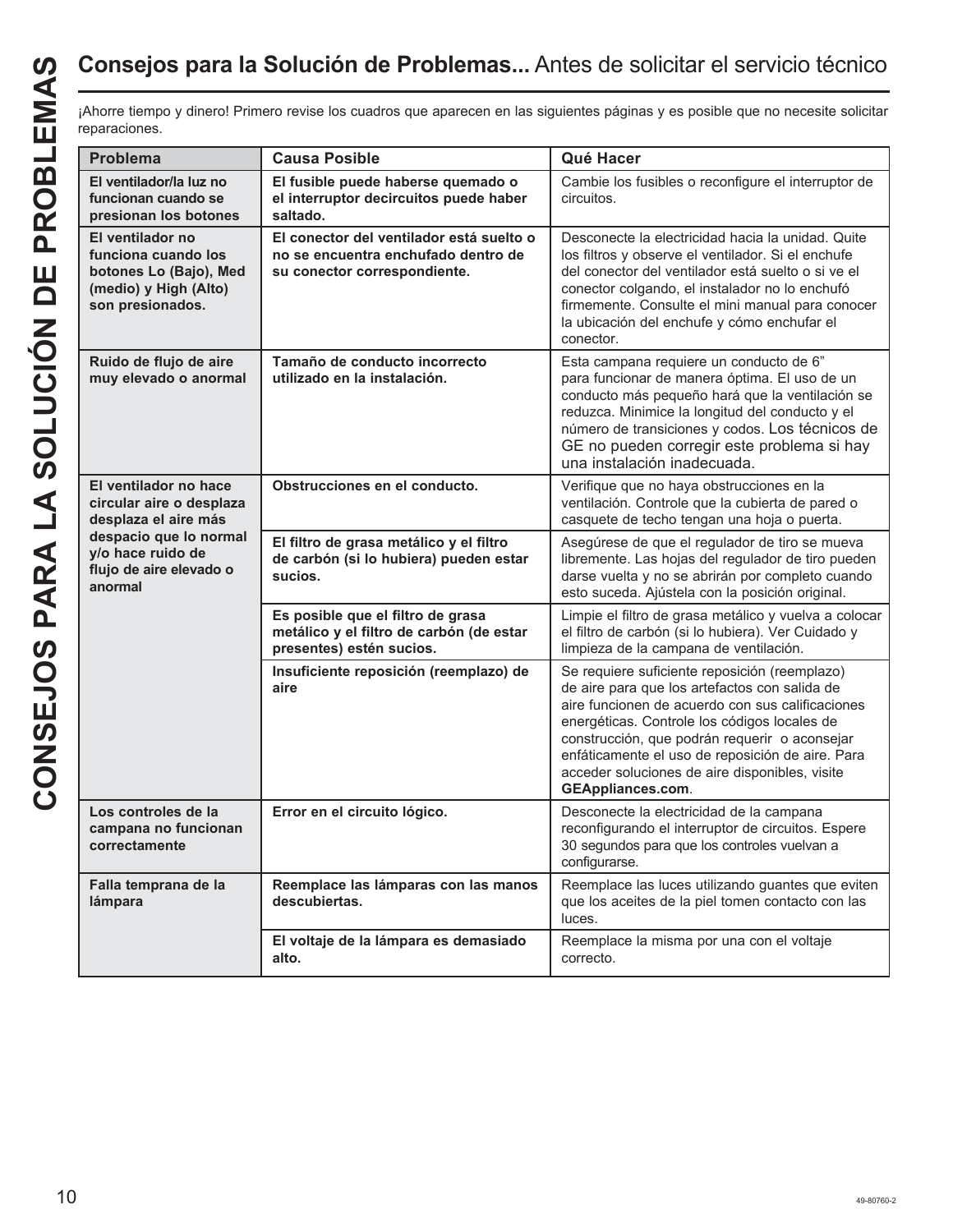## **Notas**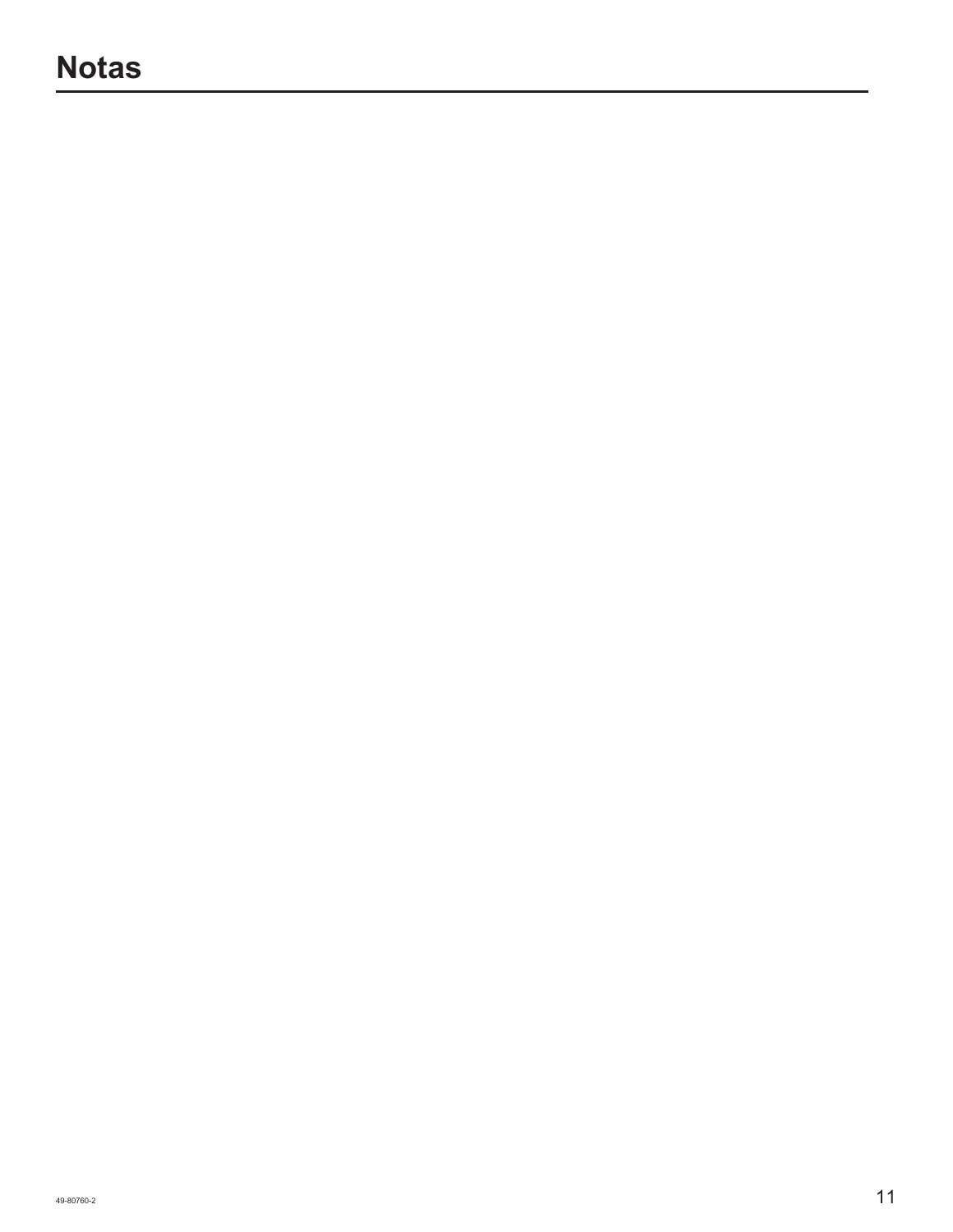## **Notas**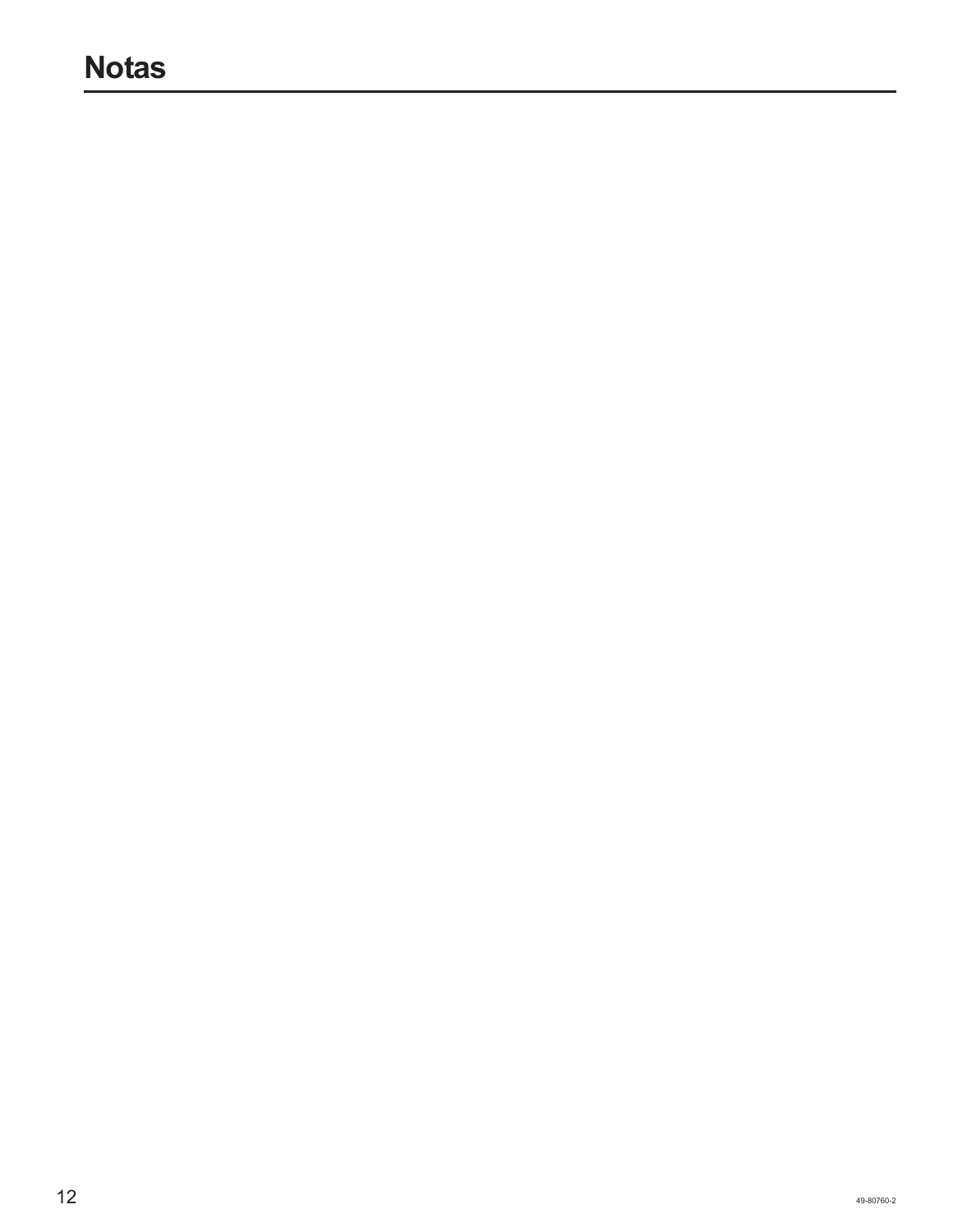## **Notas**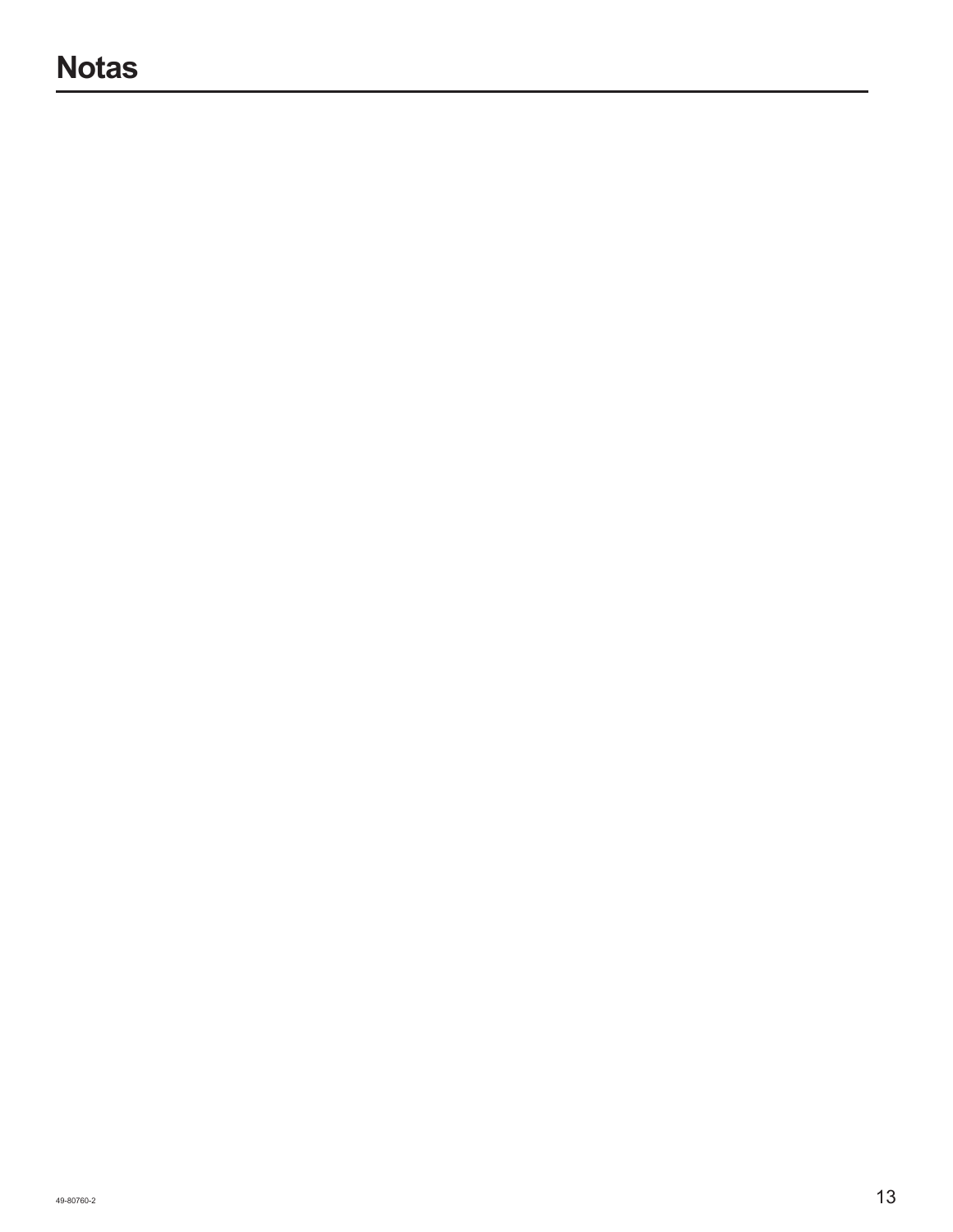#### **GEAppliances.com**

Todo el servicio de garantía es provisto por nuestros Centros de Servicio de Fabricación, o un técnico autorizado de Customer Care®. Para programar una visita del servicio técnico a través de Internet, visítenos en **www.geappliances.com/service\_and\_support/**, o llame al 800.GE.CARES (800.432.2737). Cuando llame para solicitar el servicio, tenga los números de serie y modelo disponibles. Garantía de la Cocina Eléctrica de GE Appliances<br>
Todo el servicio de garantía es provisto por nuestros Centros de Servicio de Fabricación, o un técnico autorizado de Custo<br>
Para programar una visita del servicio técnico a

Para realizar el servicio técnico de su electrodoméstico, se podrá requerir el uso de datos del puerto de abordaje para su diagnóstico. Esto da al técnico del servicio de fábrica de GE Appliances la habilidad de diagnosticar de forma rápida cualquier problema con su electrodoméstico, y de ayudar a GE Appliances a mejorar sus productos al brindarle a GE Appliances la información sobre su electrodoméstico. Si no desea que los datos de su electrodoméstico sean enviados a GE Appliances, solicitamos que le indique a su técnico no entregar los datos a GE Appliances en el momento del servicio.

| Por el Período de | GE Appliances reemplazará                                                                                              |
|-------------------|------------------------------------------------------------------------------------------------------------------------|
| Un Año            | Cualquier pieza del producto de cocción que falle debido a un defecto en los materiales o la                           |
|                   | Desde la fecha de la fabricación. Durante esta garantía limitada de un año, GE Appliances también proveerá, sin costo, |
| compra original   | l todo el trabajo y costos del servicio relacionados con el reemplazo de la pieza defectuosa.                          |

#### **Qué no cubrirá GE Appliances:**

- Viajes del técnico del servicio a su hogar para enseñarle sobre cómo usar el producto.
- Instalación, entrega o mantenimiento inadecuados.
- Fallas del producto en caso de abuso, mal uso, modificación o uso para propósitos diferentes al original o uso comercial.
- Reemplazo de fusibles de la casa o reinicio de disyuntores.
- Daños ocasionados sobre el producto por accidente, incendio, inundaciones o catástrofes naturales.
- Daños incidentales o consecuentes causados por posibles defectos sobre este producto.

## **EXCLUSIÓN DE GARANTÍAS IMPLÍCITAS**

- Daños sobre el acabado, tales como óxido sobre la superficie, deslustres o manchas pequeñas no informadas dentro de las 48 horas luego de la entrega.
- Daño causado después de la entrega.
- **Producto no accesible para brindar el servicio requerido.**
- Marcas o manchas (incluyendo manchas de óxido sobre la superficie) que pueden ser eliminadas siguiendo las instrucciones de limpieza.
- Solicite el servicio técnico para reparar o reemplazar las lámparas, excepto las lámparas LED.

Su única y exclusiva alternativa es la reparación del producto, como se indica en la Garantía Limitada. Las garantías implícitas, incluyendo garantías implícitas de comerciabilidad o conveniencia sobre un propósito particular, se limitan a un año o al período más corto permitido por la ley.

Esta garantía se extiende al comprador original y a cualquier dueño subsiguiente de productos comprados para uso hogareño dentro de EE.UU. Si el producto está en un área donde no se encuentra disponible un Proveedor Autorizado del Servicio Técnico de GE Appliances, usted será responsable por el costo de un viaje o se podrá requerir que traiga el producto a una ubicación del Servicio Técnico de GE Appliances autorizado para recibir el servicio. En Alaska, la garantía excluye el costo de envío o llamadas del servicio a su hogar. Algunos estados no permiten la exclusión o limitación de daños fortuitos o consecuentes. Esta garantía le da derechos legales específicos y es posible que tenga otros derechos legales que varían entre un estado y otro. Para conocer cuáles son sus derechos legales, consulte a la oficina de asuntos del consumidor local o estatal o al Fiscal de su estado.

#### **Garante: GE Appliances,** *a* **Haier** *company*

**Garantías Extendidas:** Adquiera una garantía extendida de GE Appliances y conozca los descuentos especiales que están disponibles mientras su garantía aún está vigente. Puede acceder a la misma a través de Internet en cualquier momento en

#### **www.geappliances.com/service\_and\_support/shop-for-extended-service-plans.htm**

o llamando al 800.626.2224 durante el horario comercial. Los Servicios para los GE Appliances aún estarán disponibles cuando su garantía caduque.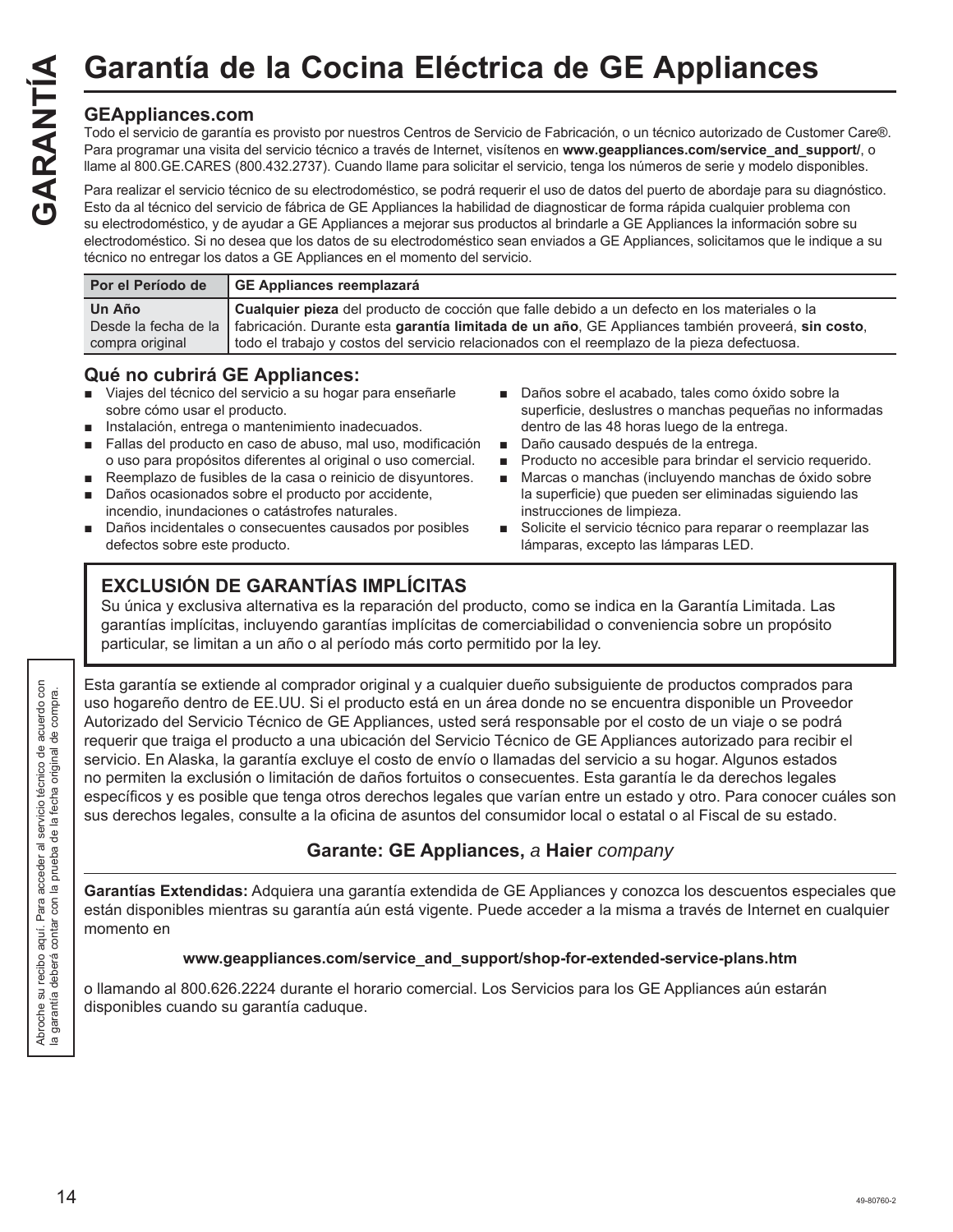#### **¿Busca Algo Más?**

**GE Appliances ofrece una variedad de accesorios para mejorar sus experiencias de cocción y mantenimiento!**

Para acceder a números telefónicos e información de sitios Web, consulte la página de Soporte para el Consumidor.

Estos y otros productos están disponibles:

#### **Piezas**

Filtro de Carbón

Kit de la Cubierta del Conducto para Cielorrasos Altos

Control Remoto

Lámparas de Reemplazo

#### **Suministros de Limpieza**

Limpiadores de Acero Inoxidable CitriShine

Limpiador para Electrodomésticos de Acero Inoxidable CERAMA BRYTE®

Bar Keepers Friend Soft Cleanser™